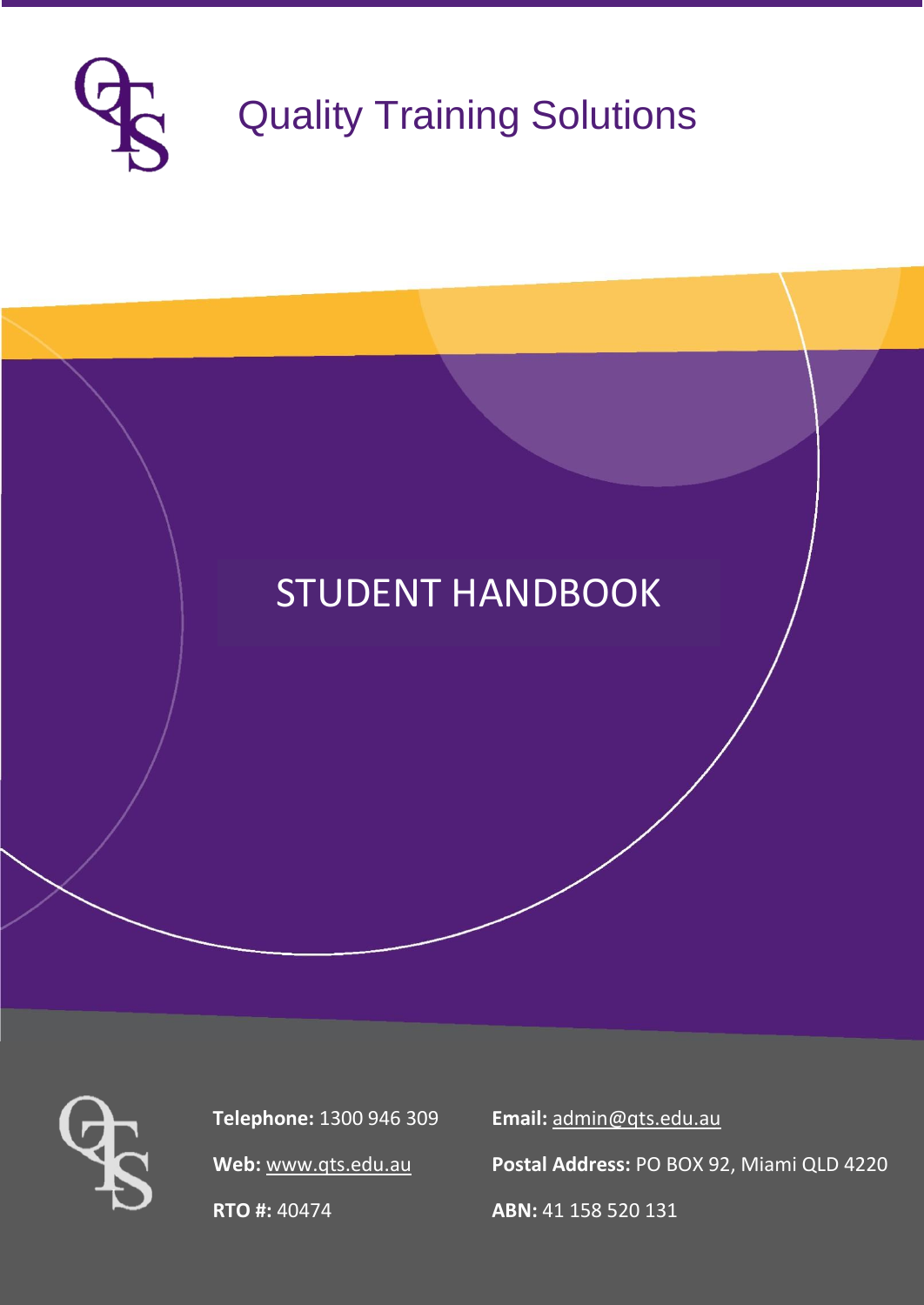# <span id="page-1-0"></span>**Handbook Disclaimer**

This Student Handbook contains information that is correct at the time of printing. Changes to legislation and/or Quality Training Solutions policy may impact on the currency of information included. Quality Training Solutions reserves the right to vary and update information without notice. You are advised to seek any changed information and/or updates from your trainer or by contacting Quality Training Solutions.

This handbook has been prepared as a resource to assist students to understand their obligations and also, those of Quality Training Solutions. Please carefully read through the information contained in this guide. All students need to read, understand, be familiar with, and follow the policies and procedures outlined in this Handbook. Any queries can be directed to:

#### **Quality Training Solutions**

| Postal Address: | PO BOX 92, Miami, QLD 4220   |
|-----------------|------------------------------|
| Phone:          | 1300 946 309 or 07 5593 8333 |
| Email:          | admin@qts.edu.au             |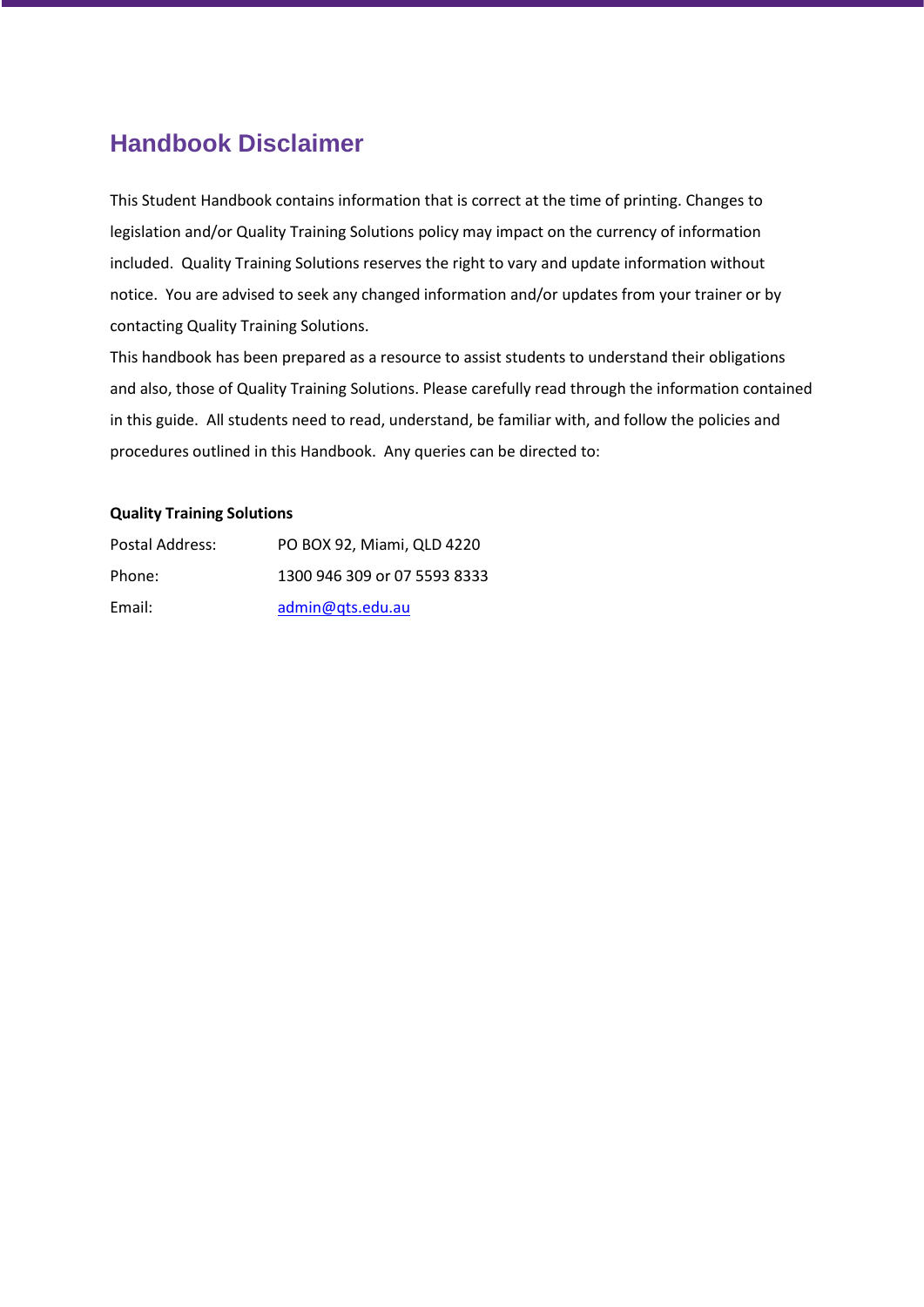# **Contents**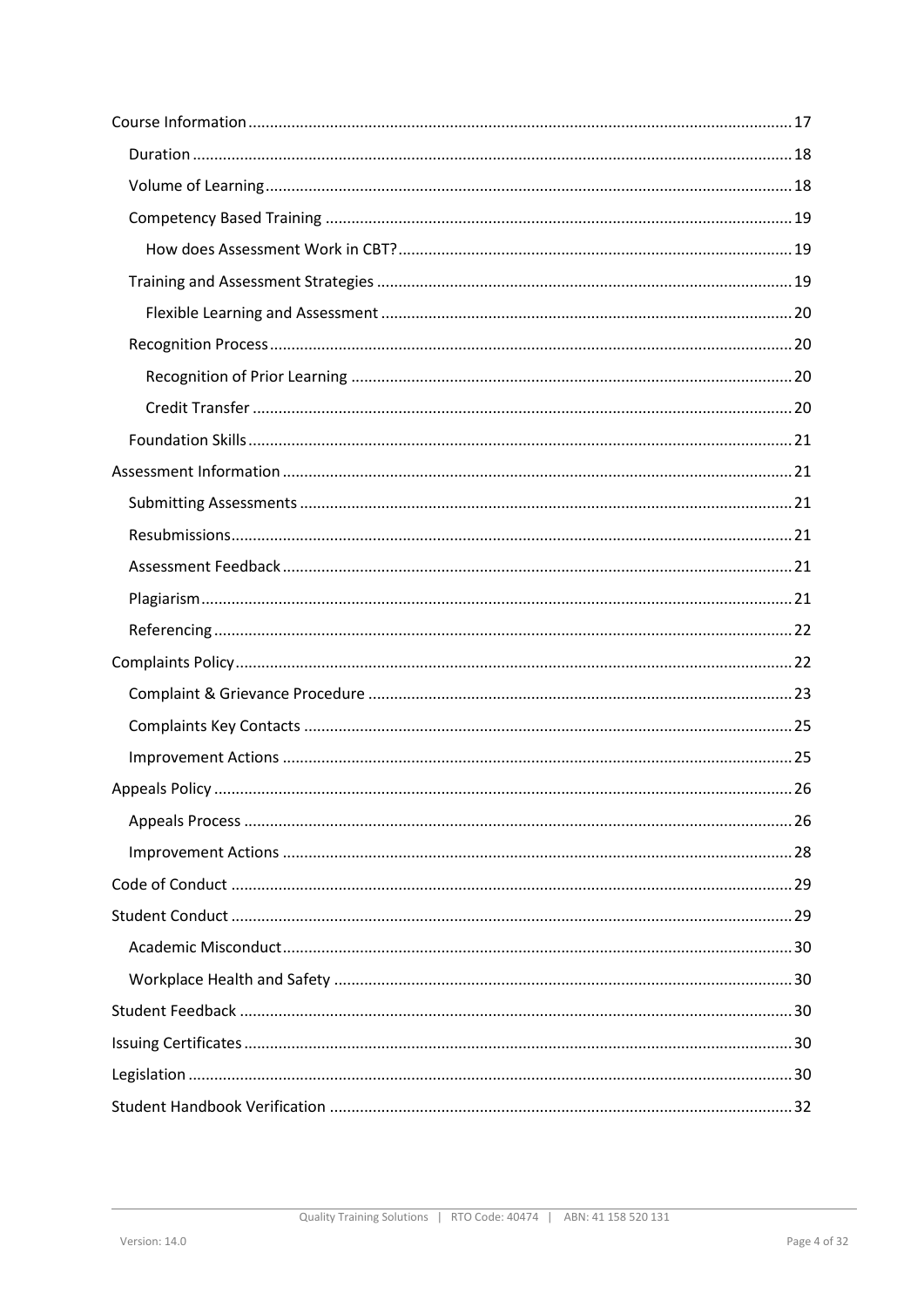# <span id="page-4-0"></span>**Important Details**

Registered Training Organisation (RTO) Details:

|                      | Head Office: Quality Training Solutions        |
|----------------------|------------------------------------------------|
| Provider Code: 40474 |                                                |
|                      | Postal Address: PO BOX 92, Miami, QLD 4220     |
| Phone:               | 1300 946 309 or 07 5593 8333                   |
| Fax:                 | 07 3036 6630                                   |
| Email:               | admin@qts.edu.au                               |
| Website:             | www.qts.edu.au                                 |
|                      | Office Hours: 8:00am - 5:00pm, Monday - Friday |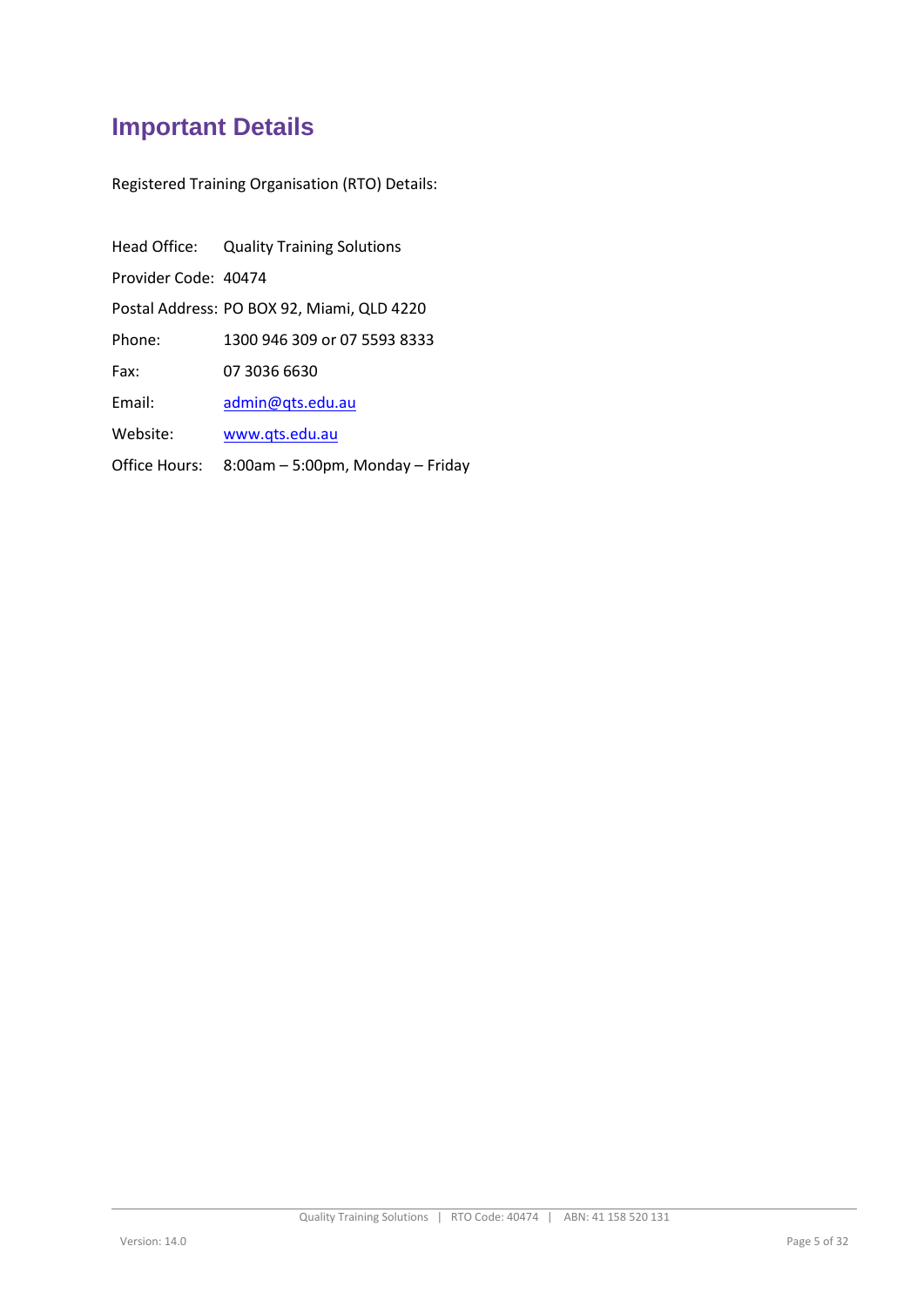### <span id="page-5-0"></span>**Welcome**

Quality Training Solutions is dedicated to providing a high standard of training to meet the personal and career objectives of our students. All courses and services are designed with flexible learning in mind and are tailored to meet the developmental needs of employers and individual students. Our Trainers are industry experienced professionals committed to remaining up to date with industry skills and knowledge while providing flexible, workplace relevant training.

The quality of an education and training provider can be measured by the standard of its curriculum, the excellence of its academic staff, the strength of its industry partners and ultimately the success of its graduates. QTS's education technology platform enables students to fit study within their busy schedules by allowing them to study when and where they like. This flexible learning technology also facilitates direct access to academic teaching staff and support services.

Our *Vision* is to be recognised as one of the leading business education and training providers in Australia and the Asia Pacific region.

Our *Mission* is to deliver quality education and training programs that gives our students the chance to create a positive future for themselves in the form of employment, career advancement and pathways to further education and self-development.

# <span id="page-5-1"></span>**Contact Information**

Our contact details are listed in the 'Important Details' section at the beginning of this Handbook. Feel free to contact us with any query you may have regarding your learning experience with Quality Training Solutions.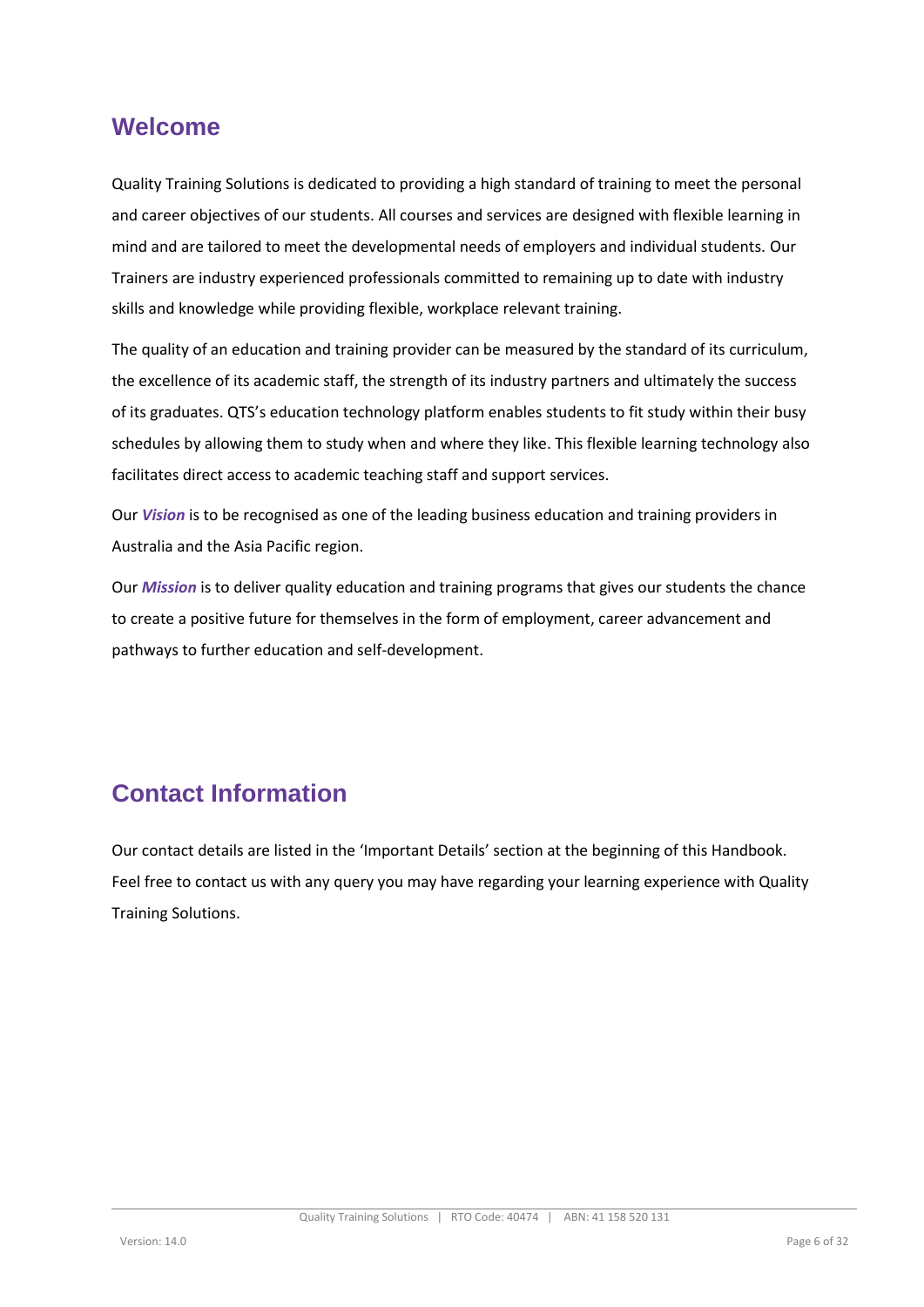# <span id="page-6-0"></span>**Enrolment**

You are informed of your rights, responsibilities and training and assessment requirements prior to enrolment. Quality Training Solutions conducts pre-enrolment reviews with students prior to confirming your enrolment. Quality Training Solutions uses this information to determine whether the qualification is suitable for you based on your needs and objectives. It will also assist to determine whether you require any additional learning support during your enrolment. The pretraining review will cover English language and maths suitability, study method, student objective/goals, prior education, employment history, entry requirements, trainer and administration support, volume of learning, resource requirements, Credit Transfer (CT), Recognition of Prior Learning (RPL) and payment options.

You are officially enrolled with Quality Training Solutions once we have received and processed your completed Enrolment form. The Quality Training Solutions enrolment form can be access by completing an "Enquire Now Form" located on each course page on the Quality Training Solutions website or by phoning 1300 946 309 and speaking to a Quality Training Solutions Enrolment Consultant.

Upon receiving your completed enrolment form and identification, Quality Training Solutions will review the application along with the pre-training review that was conducted to ensure that you meet requirements for the course. All successful enrolment applications will be processed and you will be sent a welcome email which will contain your student number, course expiry date and additional information regarding commencement of qualification. You will also be emailed your invoice for course fees along with instructions regarding payment of course fees.

### <span id="page-6-1"></span>**Enrolment Dates**

<span id="page-6-2"></span>Quality Training Solutions operates on a system of rolling start dates. This means you are able to enrol and start studying straight away.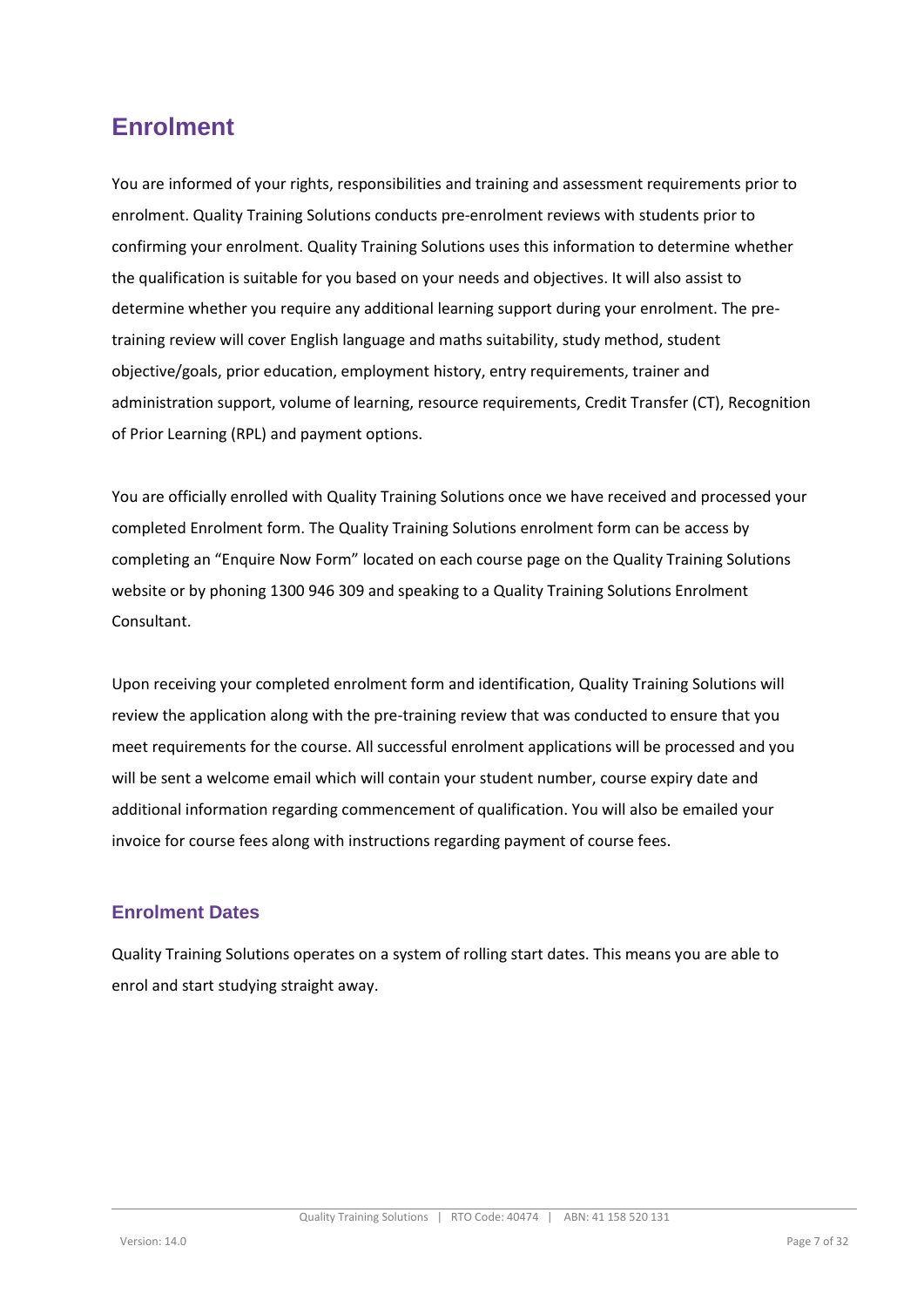### **Entry Requirements**

Please contact Quality Training Solutions to confirm any pre-requisites that are required for entry to the course in which you are interested. Entry requirements may relate to things such as;

- Previous work experience
- Levels of language, literacy and numeracy skills appropriate for successful completion of the coursework and also, for effective performance in the workplace in the specific job-role
- Access to a computer that has appropriate software and capacity to access learning and assessment materials
- Access to an internet connection with sufficient capacity to download course materials
- Access to course specific materials

# <span id="page-7-0"></span>**Delivery Mode**

Quality Training Solutions offers students two different modes of delivery for our courses;

#### <span id="page-7-1"></span>**Online**

Online learning allows students to have the flexibility of completing your course at your own pace, at times that suit work and other life commitments. You can attend a course at any time, from anywhere as your training materials and assessments are online. Practical assessments are conducted via video recording and then either uploaded into the online learning system or submitted via email/Dropbox.

#### <span id="page-7-2"></span>**Distance**

Distance learning also allows students to have the flexibility of completing your course at your own pace, at times that suit work and other life commitments. Instead of materials being in an online format, you will receive hard copy workbooks. Written assessments are completed in word documents and simply emailed to your trainer for marking. Practical assessments are conducted via video recording and then submitted via either email or Dropbox. Students are not required to return workbooks.

<span id="page-7-3"></span>Students are supported by Quality Training Solutions trainers who are available via phone and email throughout your enrolment.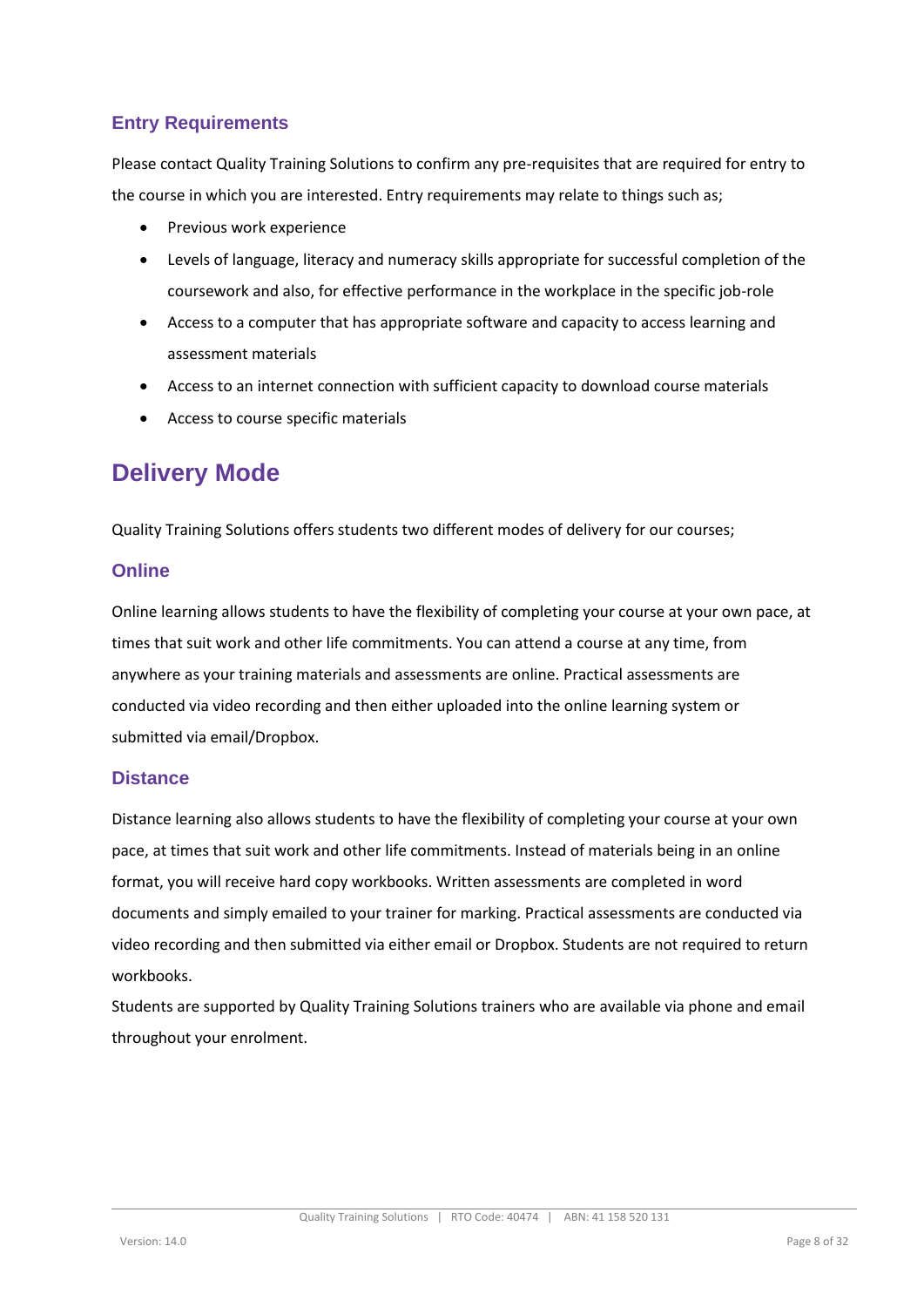# **Unique Student Identifier (USI)**

A USI is required by all Australians undertaking nationally recognised training. It allows students to link to a secure online record of all qualifications gained regardless of the provider. This system was implemented by the Australian Government in 2015, so it will show student achievements from 1 January 2015 onwards.

As an RTO, Quality Training Solutions cannot issue Certificates or Statements of Attainment without a USI. Therefore, it is mandatory that all students supply their USI upon enrolment.

If you do not have a USI, you can apply for one through the USI website a[t https://www.usi.gov.au.](https://www.usi.gov.au/) The process is quite simple and only takes a few minutes.

#### <span id="page-8-0"></span>How to apply for a USI:

- 1. Have at least one form of ID ready e.g. Drivers licence, Medicare card, Australian passport etc.
- 2. Have your personal contact details ready
- 3. Visit the USI website a[t https://www.usi.gov.au](https://www.usi.gov.au/)
- 4. Select 'Create my USI' link
- 5. Agree to the terms and conditions
- 6. Select ID you will be using to create your USI
- 7. Enter your personal details e.g. name, date of birth, gender, country and place of birth
- 8. Enter your contact details e.g. email address, phone number, address details
- 9. Confirm your identity
- 10. Set your USI password and check questions
- 11. You're done!

<span id="page-8-1"></span>Upon completion, the USI will be displayed on the screen. It will also be sent to your preferred method of contact. You should then write down the USI and keep it somewhere handy and safe.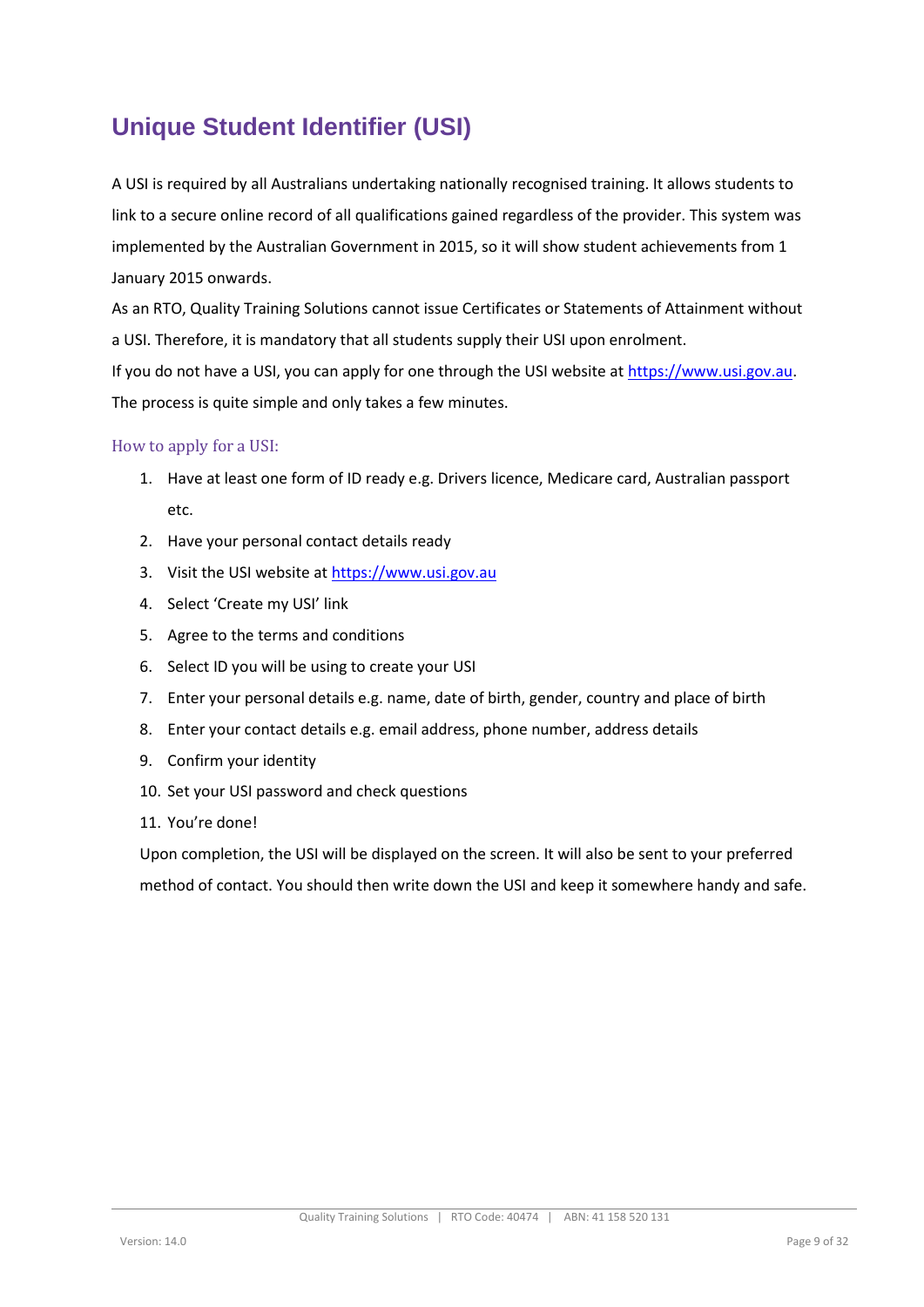# **Training Plan**

As part of the overall enrolment process, Quality Training Solutions will work with you to develop a customised plan for your learning that will address course requirements as well as your personal circumstances. This includes the opportunity for you to complete a Language, Literacy and Numeracy (LLN) indicator which will identify any areas in which additional support may be required.

# <span id="page-9-0"></span>**Student Support**

Quality Training Solutions is dedicated to providing a high standard of service to our students. You can contact your trainer/assessor for help in understanding how to complete your assessments. They are happy to support you and can be contacted through our office on 1300 946 309 or directly via their email address which will be provided once you are enrolled. Students are also able to book one on one training sessions with their trainer via video conference e.g. Skype, Zoom etc. Please note that any one-on-one training sessions must be booked in advance through our office by either phone on 1300 946 309 or email at admin@qts.edu.au.

We endeavour to respond to you as quickly as possible but please note that our trainers do have other students to attend to as well. We will answer all queries, telephone calls and emails within 7 working days.

# <span id="page-9-1"></span>**Access and Equity**

Quality Training Solutions will work to meet the needs of the community and individuals and/or groups who might be otherwise disadvantaged. This includes providing fair allocation of resources and equal opportunity to access training services. Quality Training Solutions prohibits discrimination based on factors including:

- Gender
- Age
- Marital status
- Sexual orientation
- Race
- Ethnicity
- Religious background
- Parental status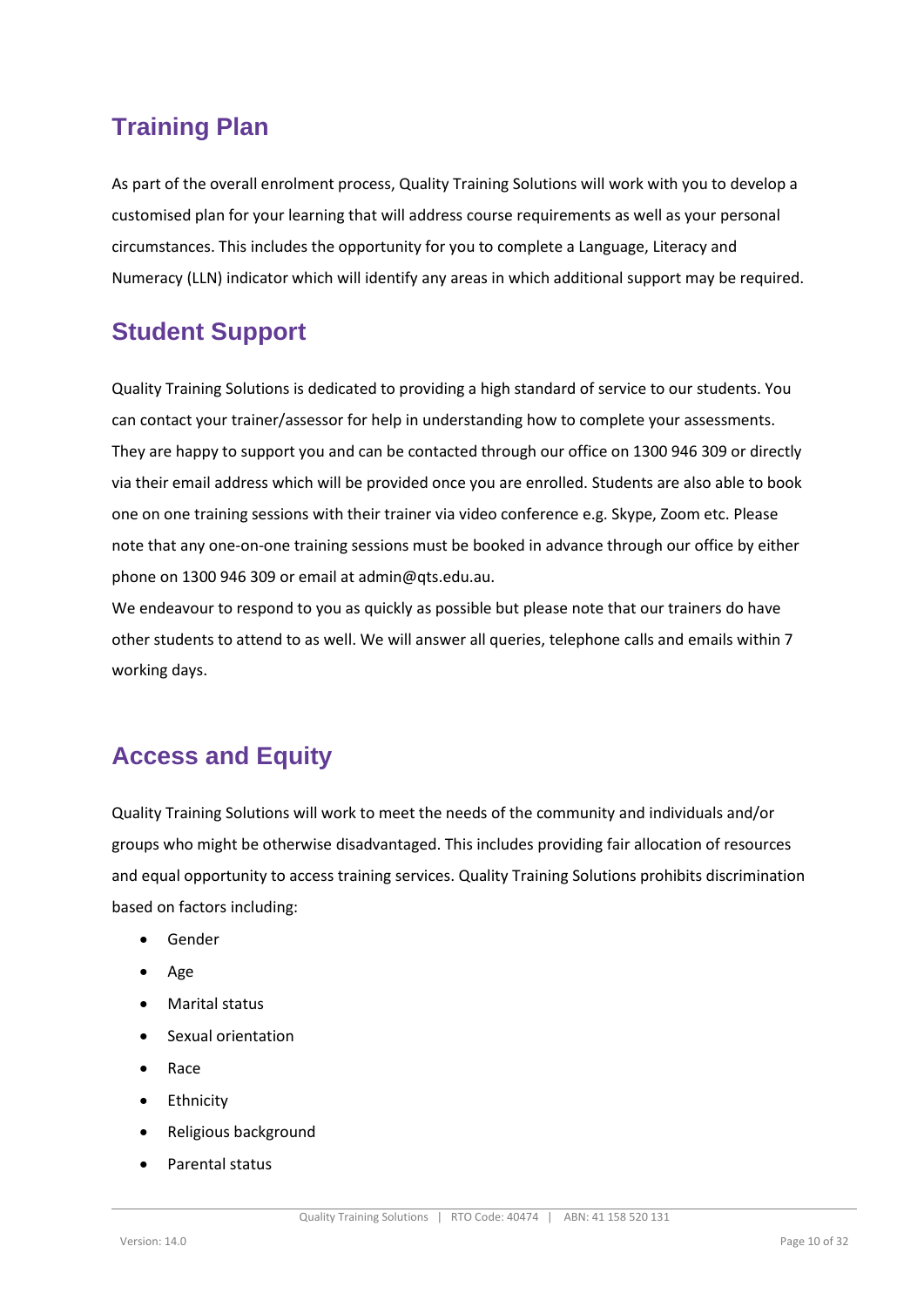Quality Training Solutions will work to ensure all students have the right resources available to allow successful completion of course requirements. This includes flexible delivery and assessment arrangements where necessary, and LLN Support.

It is the responsibility of all staff at Quality Training Solutions to uphold our commitment to Access and Equity Principles. If you have any questions or concerns, please contact us on 1300 946 309

# <span id="page-10-0"></span>**Language, Literacy and Numeracy Support**

Quality Training Solutions trainers will provide students with the required level of assistance needed to maximise the student's chances of completing their qualification. Should a student require specialist support; Quality Training Solutions can assist in identifying the appropriate support service as well as organising access to such service. Services referred to may include but are not limited to language, literacy & numeracy, counselling, etc. It should be noted that such services may attract an additional fee. Payment of such fees are the students responsibility. Students are advised to email [admin@qts.edu.au](mailto:admin@qts.edu.au) if they require such support.

#### <span id="page-10-1"></span>**Other Support Services**

Quality Training Solutions is at all times concerned for the welfare of its students. If you are experiencing difficulties and/or require counselling or personal support, there are a number of professional organisations well equipped to offer services to help. Included are: Lifeline: 13 11 14 o[r www.lifeline.org.au](http://www.lifeline.org.au/) Beyond Blue: 1300 224 636 or [www.beyondblue.or.au](http://www.beyondblue.or.au/) Salvation Army: 13 SALVOS (13 72 58) or [www.salvos.org.au](http://www.salvos.org.au/)

### <span id="page-10-2"></span>**Privacy**

Quality Training Solutions strongly supports the privacy and confidentiality of its students. Information is collected and stored in accordance with the Privacy Act 1988. Certain general, nonspecific information such as location, sex, age and results may be passed on to agencies to inform future funding arrangements and/or statistical data gathering requirements. We will not give out your information to any person or agency without your permission unless we are required to do so by law.

You can view and download our full Privacy Policy by [clicking here.](http://www.qts.edu.au/wp-content/uploads/2019/06/QTS-Privacy-Policy-V3.pdf)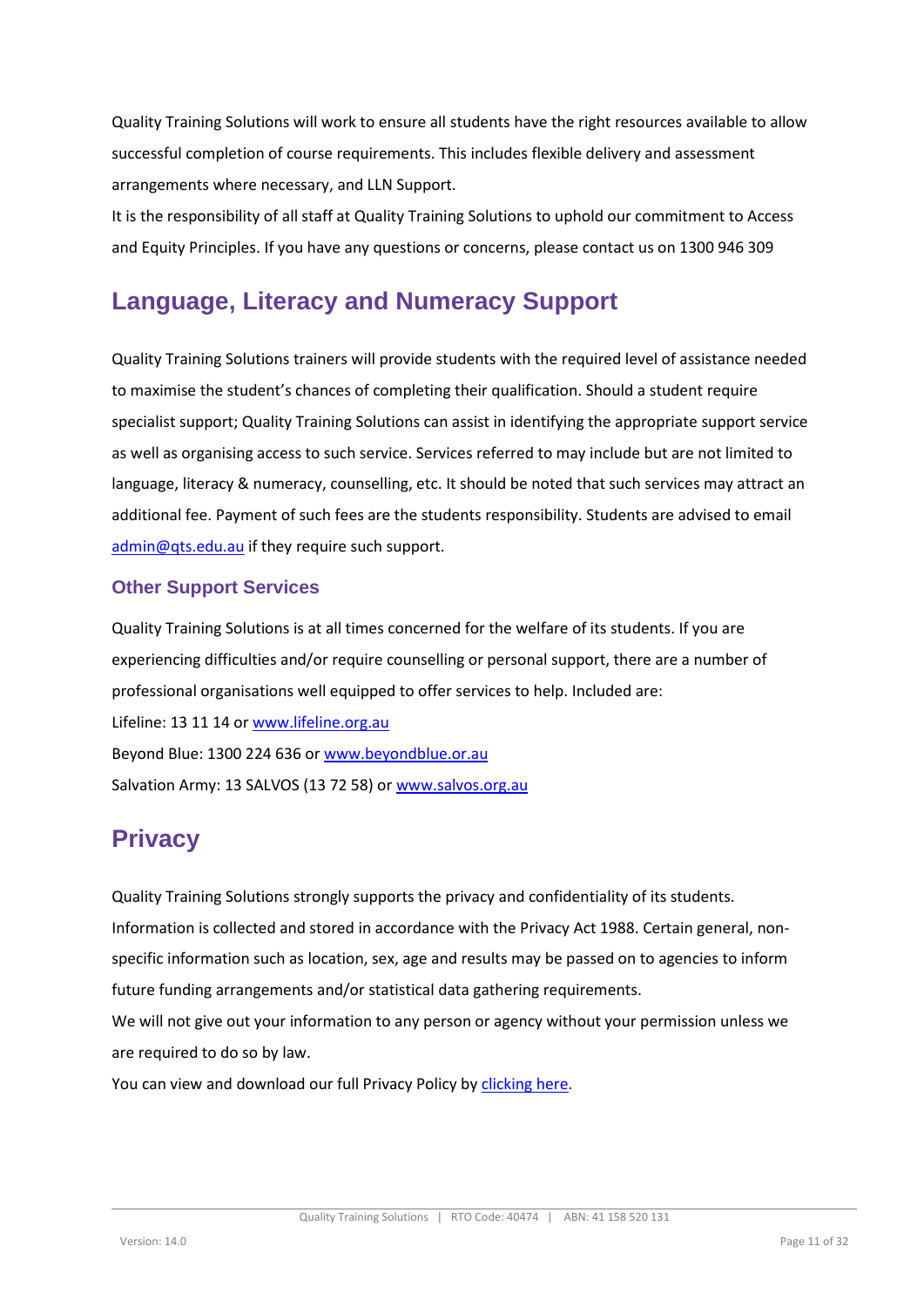### <span id="page-11-0"></span>**Access to Your Records**

Should you wish to access your records to check on work completed, progress, etc, you are required to contact Quality Training Solutions staff directly via phone and/or email. Other parties will not be permitted to access your files without your written consent.

### <span id="page-11-1"></span>**Fees**

Students are advised of all fees and charges associated with a course, including course fees, administration fees and any other charges prior to enrolment. Information about fees and charges is documented clearly on each individual course page on our website[, www.qts.edu.au.](http://www.qts.edu.au/) It can also be obtained by contacting Quality Training Solutions administration department via either phone on 1300 946 309 or email at admin@qts.edu.au. A number of factors will determine how much your course will cost. This includes things like:

- Which course you will study
- Study mode e.g. online, distance, RPL
- Whether any credits can be applied through direct credit transfer or recognition of prior learning

Costs will be discussed prior to enrolment with you and/or the third party who will be paying the tuition fees. Information provided to each student will include:

- Total course fee including administration fee and any other charges
- Payment terms including amount of fees to be paid and when payment is required
- Refund Policy
- Additional fees and charges that may be applicable

Your course fees include a non-refundable administration fee, training and assessment materials for each unit that you are enrolled into and phone and email support from your trainer. Any additional resources or software will be an additional cost.

Please note, all fees are subject to change. Please contact Quality Training Solutions administration department if you have any questions related to course fees.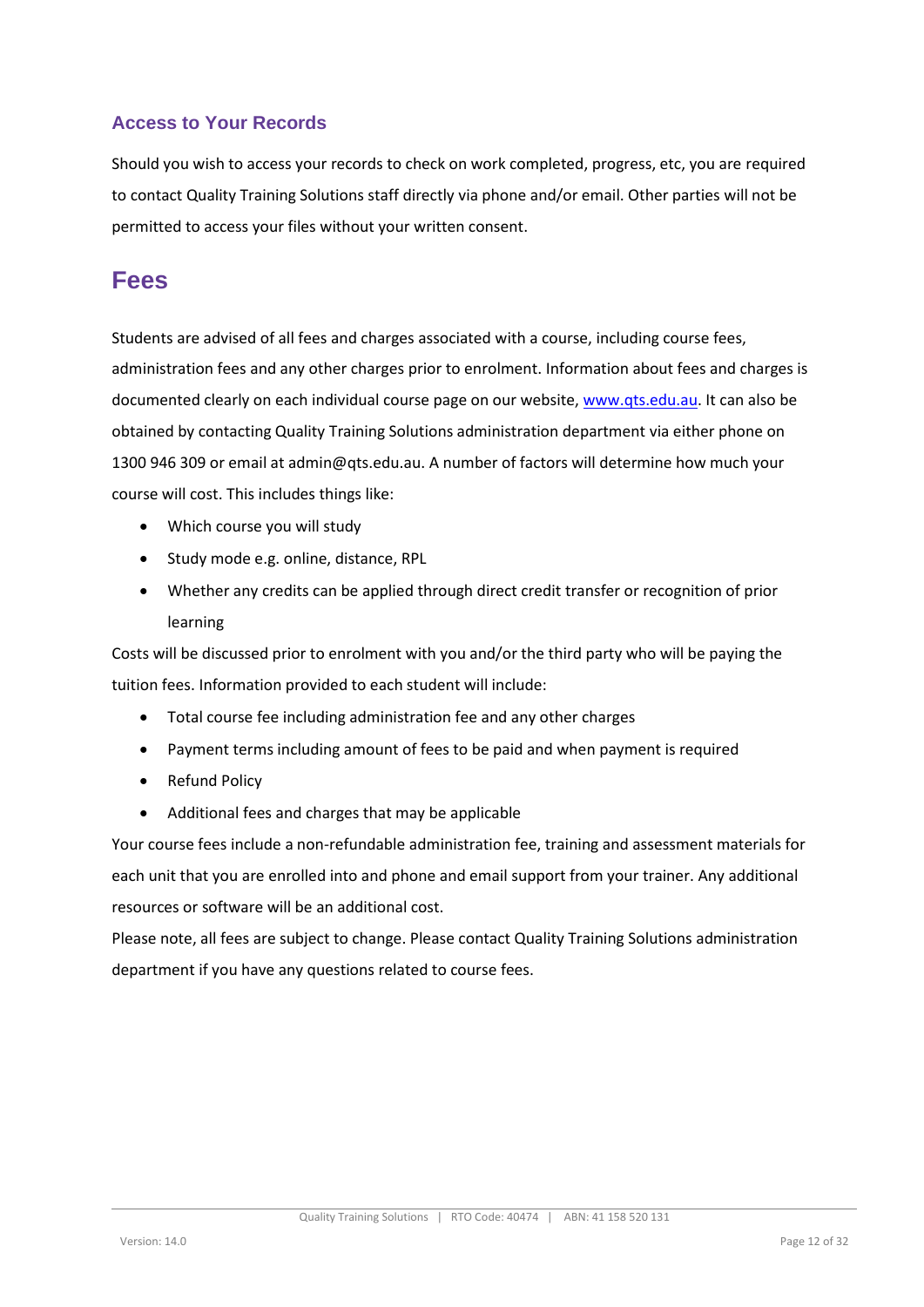# <span id="page-12-0"></span>**Additional Fees and Charges**

| Item                                                                                                          | <b>Cost AUD (inc GST)</b>                        |
|---------------------------------------------------------------------------------------------------------------|--------------------------------------------------|
| Payment Plan Administration Fee (once only)                                                                   | \$5.50                                           |
| <b>Bank Account Transaction Fee</b>                                                                           | \$1.20                                           |
| Credit Card Transaction Fee VISA/Mastercard                                                                   | 2.5% (Min \$1.10)                                |
| <b>Failed Payment Fee</b>                                                                                     | \$21.90                                          |
| Replacement workbook<br>Fee must be paid prior to workbook(s) being posted to student                         | \$50.00 per workbook                             |
| Change unit in online system to a different unit<br>Fee must be paid prior to unit change in online system    | \$20.00 per unit                                 |
| Statement of Attainment issued during course of enrolment.                                                    | \$55.00 domestic students                        |
| Fee must be paid prior to SOA being issued and sent to student                                                | \$100.00 students living<br>outside of Australia |
| Replacement Certificate or Statement of Attainment due to loss or<br>damage.                                  | \$55.00 domestic students                        |
| Fee must be paid prior to Certificate or SOA being issued and sent<br>to student                              | \$100.00 students living<br>outside of Australia |
| Extension fee - max six months at a time                                                                      | \$100 per month or<br>\$500 for six months       |
| Failure to complete a unit of competency after 3 attempts will<br>result in a fee for each following attempt. | \$50 fee for each following<br>attempt           |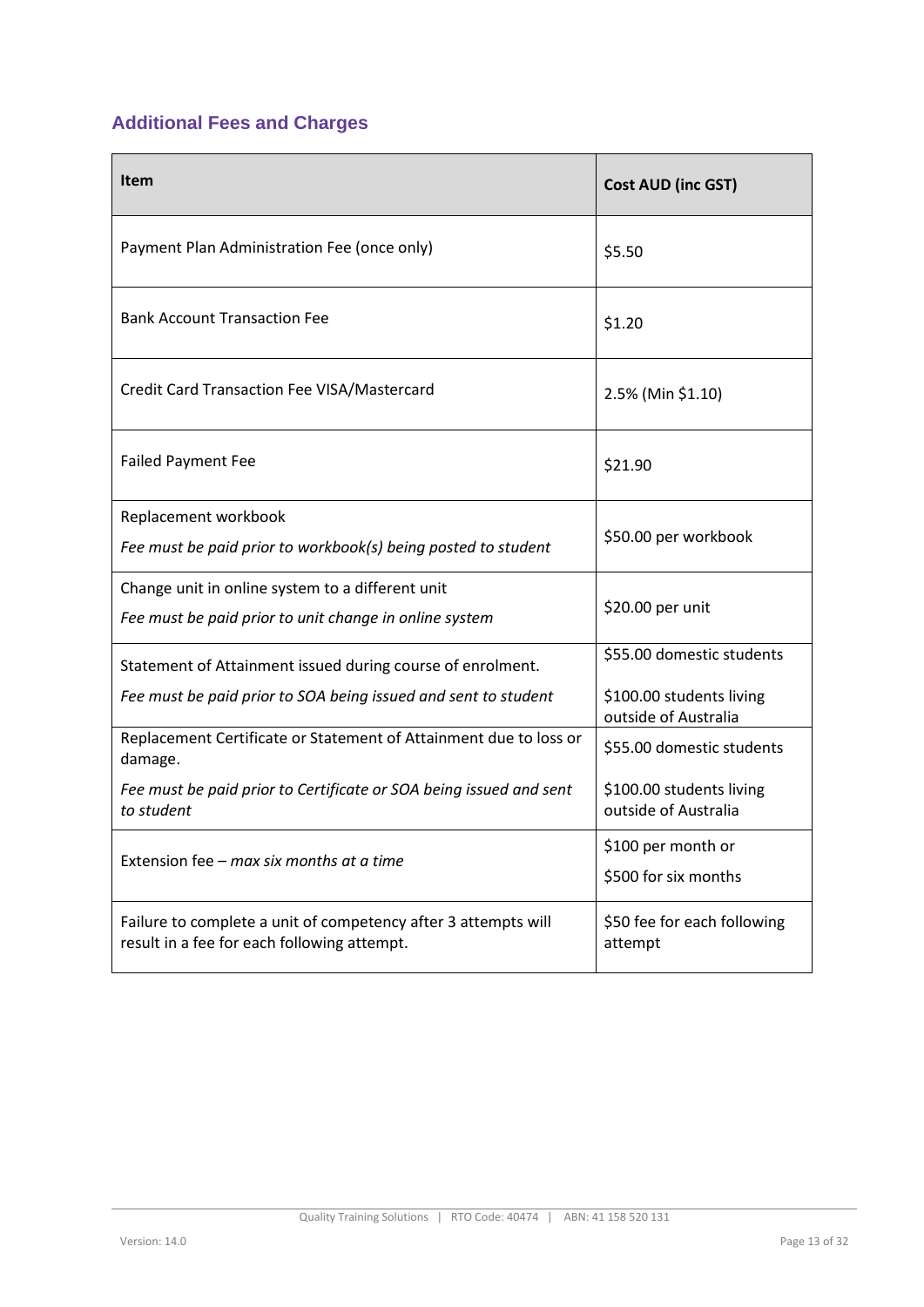### <span id="page-13-0"></span>**Payment Options**

Payment of course fees can be made to Quality Training Solutions via:

- Electronic funds transfer
- Credit card/Debit card via Ezidebit

Fees must be paid by the due date agreed in your individual training contract. This will be clearly stated prior to your enrolment.

Please note that outstanding fees may result in cancellation of your enrolment and/or Quality Training Solutions withholding the issue of qualifications until all fees are paid. If you have trouble paying your fees, please contact us via either phone on 1300 946 309 or email at [admin@qts.edu.au](mailto:admin@qts.edu.au) to discuss options.

#### <span id="page-13-1"></span>**Failure to Make Payment**

If payments are not made according to the agreed terms of the training contract, Quality Training Solutions may find it necessary to suspend training until payment is received. Failure of the student and/or their representative to meet payment obligations may result in the outstanding debt being handed over to a registered debt collector. Any fees associated with this service will be added to the total outstanding amount for recovery.

If you are experiencing financial difficulty, please contact Quality Training Solutions as early as possible to discuss options.

### <span id="page-13-2"></span>**Course Withdrawal**

If you wish to withdraw from a course, you must advise Quality Training Solutions in writing of your decision. You will then be provided with a 'Course Cancellation Request Form' which is to be complete and returned via email to [admin@qts.edu.au.](mailto:admin@qts.edu.au) Your application to cancel will be reviewed by Quality Training Solutions Managing Director and you will be advised of the outcome within 5 working days.

Quality Training Solutions does not charge a cancellation fee.

# <span id="page-13-3"></span>**Refund Policy**

From time to time a refund may be required for specific student cases. Refund information and arrangements are made available to clients prior to enrolment through:

- Quality Training Solutions *Student Handbook;*
- Quality Training Solutions website; and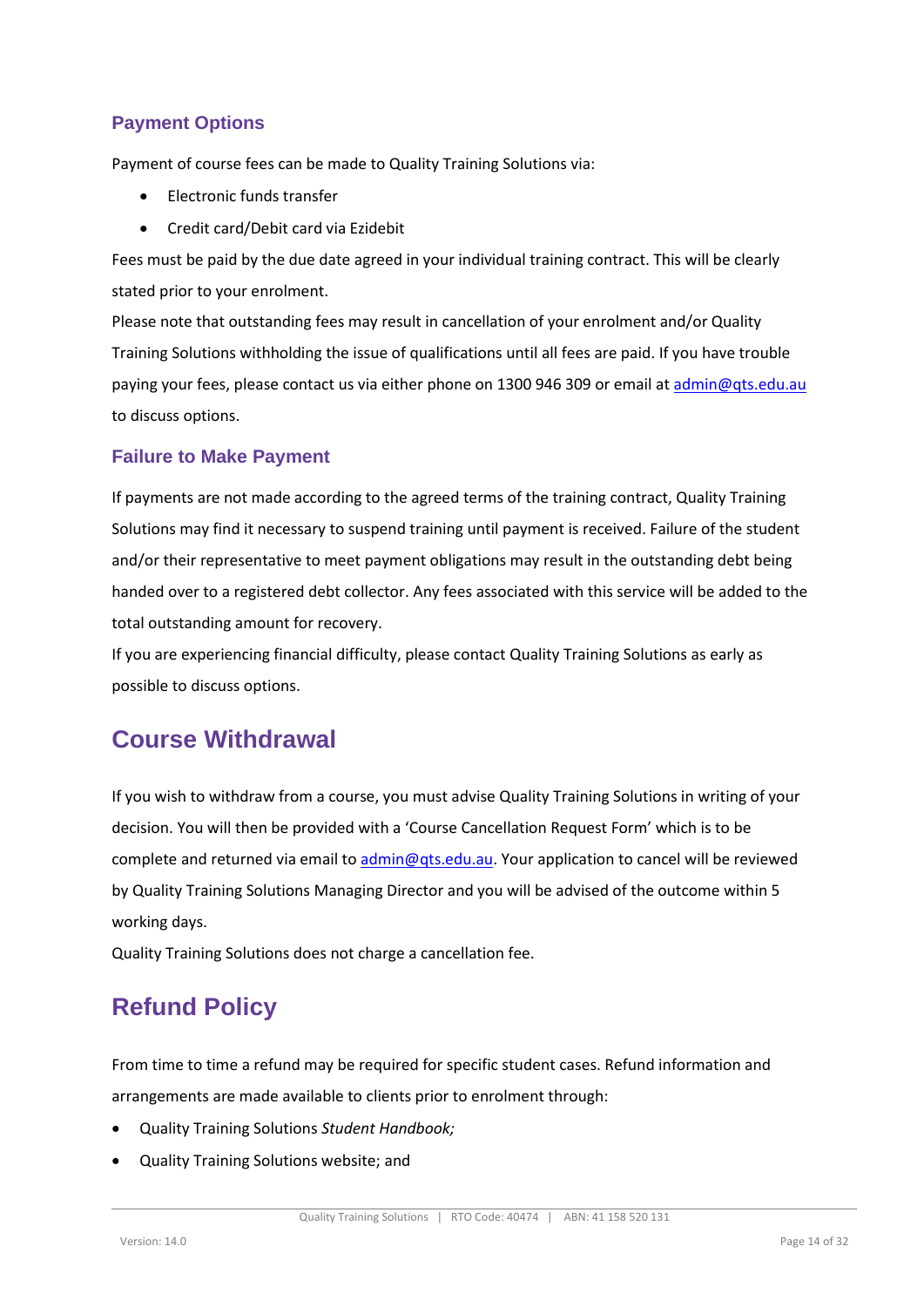• As a part of the *Enrolment Form* terms and conditions.

Quality Training Solutions has publicly published on its website and makes students aware of this Refund policy before enrolment.

| <b>General Refund Arrangements</b>                                                                                            |                                                                                                                                                                                       |
|-------------------------------------------------------------------------------------------------------------------------------|---------------------------------------------------------------------------------------------------------------------------------------------------------------------------------------|
| Quality Training Solutions is unable to<br>commence the course for which the original<br>enrolment and payment has been made. | Full refund of all fees levied or placement in an<br>appropriate alternate course, as per the clients'<br>preference.                                                                 |
| Student withdrawal within 10 working days of<br>enrolment                                                                     | Any fee exceeding \$250 AUD non-refundable<br>administration fee will be refundable, providing all<br>course materials have been returned as new and no<br>units have been completed. |
| Credit Transfer has been granted.                                                                                             | Pro-rata refund paid based on a calculation of the<br>number of units that have received CT results and<br>the fees paid to date.                                                     |
| Quality Training Solutions is unable to continue<br>to deliver the course as agreed.                                          | Pro rata refund of unit tuition fees levied for units of<br>competency not completed, or placement in an<br>appropriate alternate course, as per the clients'<br>preference.          |
| Student withdrawal after 10 working days<br>from enrolment                                                                    | No refund payable                                                                                                                                                                     |

The same refund arrangements as outlined above apply to the provision of refunds to employers/industry for any additional charges that had been paid beyond the student and government contributions.

### <span id="page-14-0"></span>**Refunds Due to Non-Provision of Services**

All fees levied are refunded in full if Quality Training Solutions is unable to commence the course service as agreed due unforeseen circumstances.

Where Quality Training Solutions or a third party representative is unable to complete the course services due to unforeseen circumstances or closure, any course services fees are refunded to the student on a pro-rata basis, with comparison of the course fees paid against the units of competency where services have been delivered.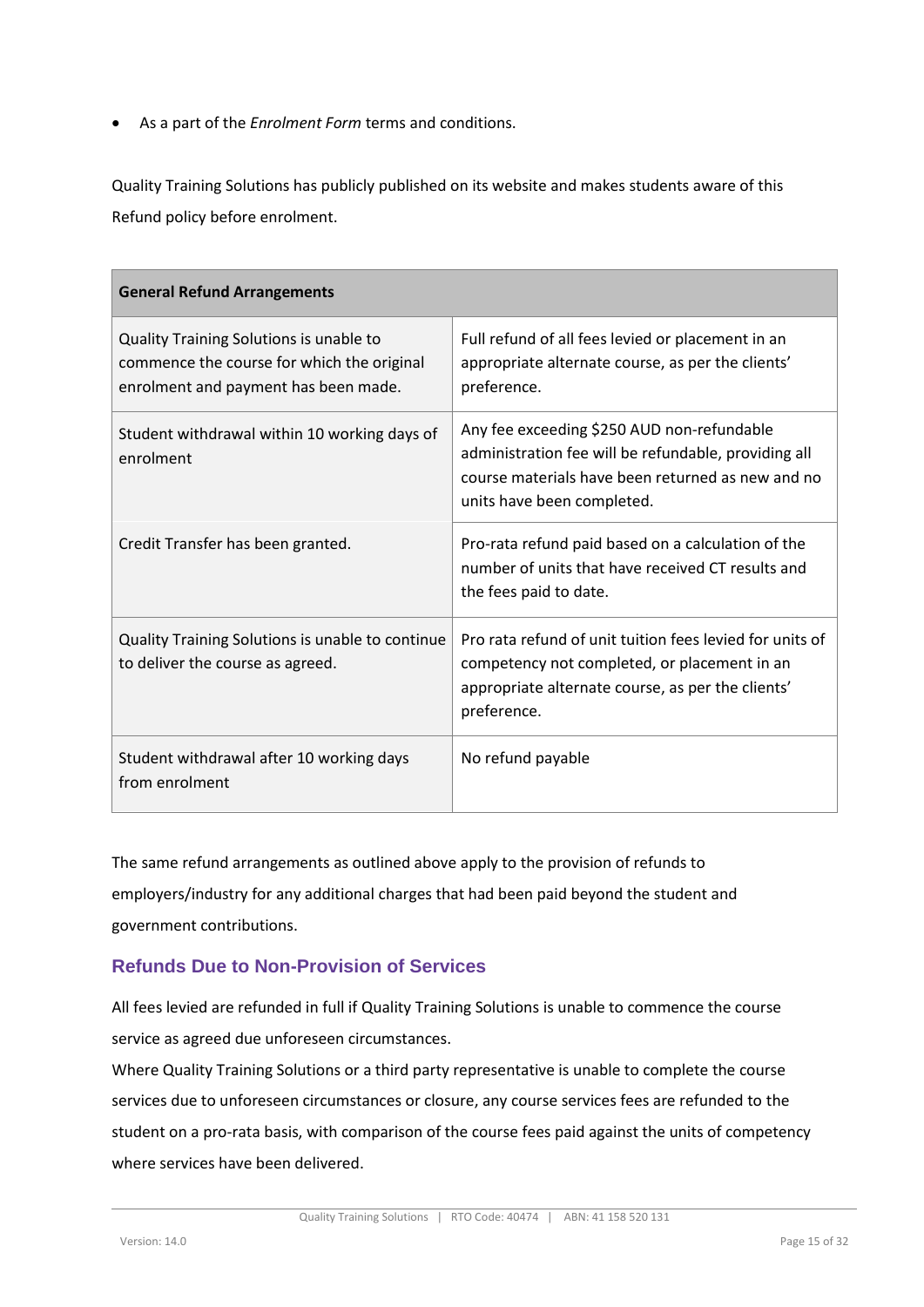Where there is an instance of Quality Training Solutions default due to unforeseen circumstances, Quality Training Solutions will endeavour to arrange for another course, or part of a course, to be provided to you at no (extra) cost as an alternative to a refund. Where you agree to this arrangement, Quality Training Solutions will not refund fees paid.

| Quality Training Solutions is unable to<br>commence the course for which the original<br>enrolment and payment has been made. | Full refund or alternative placement in a course,<br>as per the student's preference.    |
|-------------------------------------------------------------------------------------------------------------------------------|------------------------------------------------------------------------------------------|
| Quality Training Solutions is unable to continue<br>to deliver the course as agreed.                                          | Partial refund or alternative placement in a<br>course, as per the student's preference. |

### <span id="page-15-0"></span>**Refunds Due to Request Hardship Application**

Students may have extenuating circumstances that prevent them from attending scheduled course dates that may include but are not limited to illness, family or personal matters, or other reasons that are out of the ordinary.

Where delivery has commenced, course fees have been paid and an employer or Student believes a special circumstance refund is warranted, the client may apply for a refund using the Refund Application Form. Students can request a copy of the form by emailing Quality Training Solutions Administration a[t admin@qts.edu.au.](mailto:admin@qts.edu.au)

Quality Training Solutions generally approves a pro rata refund of fees and charges at any time during the course of delivery if Students withdraw for reasons of personal circumstances beyond their control, such as

- Serious illness resulting in extended absence from course activities;
- Injury or disability that prevents the Student from completing their course; or
- Other exceptional reasons at the discretion of Quality Training Solutions.

In all cases, relevant documentary evidence (for example, medical certificate) is required. Details of all refunds are retained for audit purposes.

This decision of assessing the extenuating circumstances rests with the Chief Executive Officer and shall be assessed on a case by case situation.

All refund applications are assessed and processed within fourteen (14) days of the application being placed. The applicant will be advised in writing of the outcome of their application, including reasons for refusing a refund in cases where this occurs.

All clients have the right to appeal a refund decision made by Quality Training Solutions. Please refer to the Quality Training Solutions Complaints Policy for further information.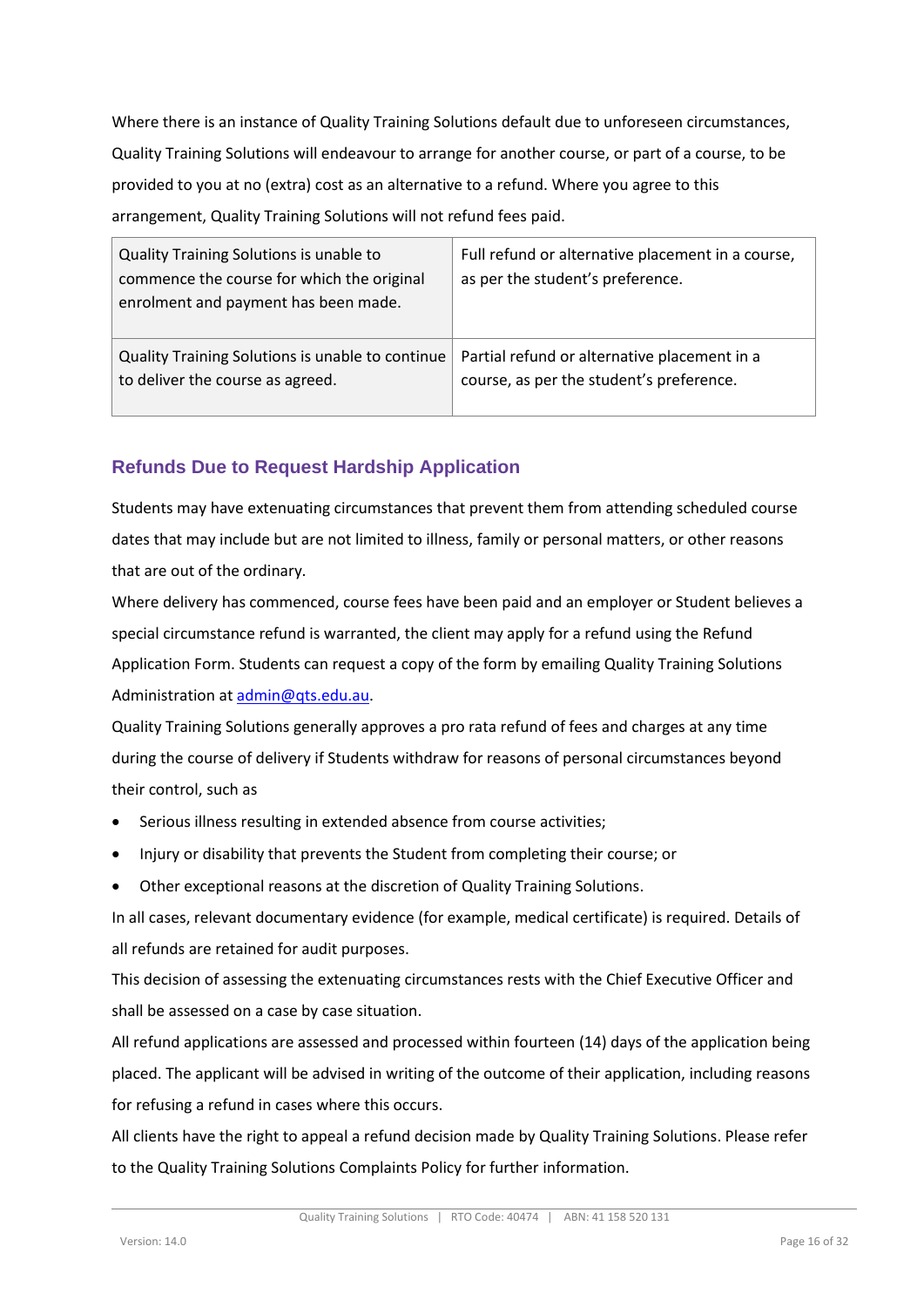### <span id="page-16-0"></span>**Third Party Refunds**

If course services fees have been paid to Quality Training Solutions by a third party, any refunds payable will be remitted to that third party.

# <span id="page-16-1"></span>**Extension**

Students wishing to apply for an extension must advise Quality Training Solutions in writing at least five days prior to enrolment expiry. You will then be provided with a 'Course Extension Request Form' which is to be completed and returned to Quality Training Solutions three days prior to your enrolment expiry date. The application for extension will be reviewed by Quality Training Solutions Managing Director. Students will be advised of the outcome in writing within two working days. Students have two options for extension;

Option 1: Month to month extension at a cost of \$100 AUD per month. Must be paid monthly via direct debit.

Option 2: Six month extension at a cost of \$500 AUD. Must be paid in full prior to extension commencement.

The maximum time granted for any extension is six months. Any outstanding course fees must be paid in full prior to an application for extension being approved. Applications for extension submitted after enrolment expiry date will not be approved.

# <span id="page-16-2"></span>**Deferral**

Deferral of training can be negotiated. Should you wish to defer your training, you must advise Quality Training Solutions in writing as soon as possible. You will then be provided with a 'Course Deferment Request Form' which must be completed and returned to Quality Training Solutions. Your application will be reviewed and you will be advised of the outcome within five working days. Students may apply for a maximum of two deferrals during your enrolment. The maximum time granted per deferral is two months.

# <span id="page-16-3"></span>**Course Information**

After enrolment, you will be given access to training materials in hard copy and/or digital format (depending on your chosen study mode). You will need to supply your own stationary materials. Online students will receive a welcome email with your log-in details so you can access Quality Training Solutions online learning platform.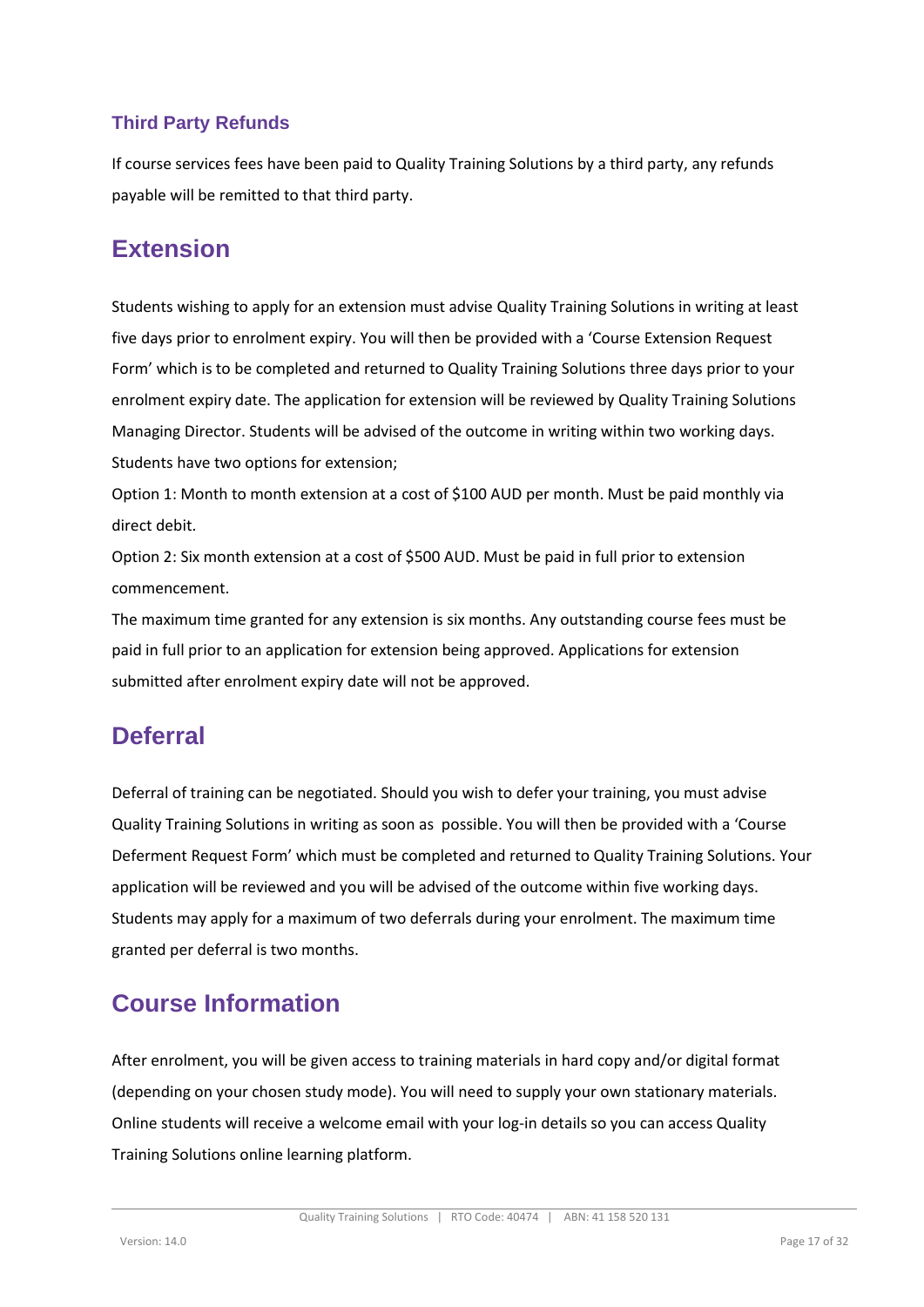Distance students will receive a welcome email with information regarding your first workbooks that are being posted and instructions for completing assessments.

#### <span id="page-17-0"></span>**Duration**

How long your course will take depends on a number of factors. Included are your own efforts and commitment to submitting assessments regularly and on time, your study load (i.e full or part time) and how many units (if any) are eligible for credit transfer and/or recognition of previous experience and qualifications. Further, the level of the qualification being undertaken will impact on course duration. The Australian Qualifications Framework (AQF) summarised the criteria of different qualification levels and gives an indication of the complexity, depth of achievement, knowledge, skills and levels of autonomy required to achieve a qualification at that level. The AQF expresses the time expected to gain a qualification as an equivalent to full-time years. This

is known as the 'Volume of Learning'.

#### <span id="page-17-1"></span>**Volume of Learning**

Volume of learning statements provide an indication of the amount of time it is expected that a student would need as a full-time student to achieve the qualification. Volume of Learning figures assume none of the competencies identified in a qualification are currently held. The listed time frames account for all activities a student would undertake, including supervised training activities, classroom sessions, online modules and/or workplace learning as well as

individual study, practice and learning.

| <b>AQF Qualification Level</b> | <b>Typical Volume of Learning</b>                                             |
|--------------------------------|-------------------------------------------------------------------------------|
| Certificate I                  | $0.5 - 1$ year                                                                |
| Certificate II                 | $0.5 - 1$ year                                                                |
| Certificate III                | 1 - 2 years (up to 4 years for some<br>apprenticeship/traineeship agreements) |
| Certificate IV                 | $0.5 - 2$ years                                                               |
| Diploma                        | $1 - 2$ years                                                                 |
| <b>Advanced Diploma</b>        | $1.5 - 2$ years                                                               |

The Volume of Learning for qualifications in the VET sector are:

*(Taken from: https://www.aqf.edu.au/sites/aqf/files/aqf-2nd-edition-january-2013.pdf)*

More information on Volume of Learning can be accessed at:

<https://www.aqf.edu.au/sites/aqf/files/volume-of-learning-explanation-v2-2014.pdf>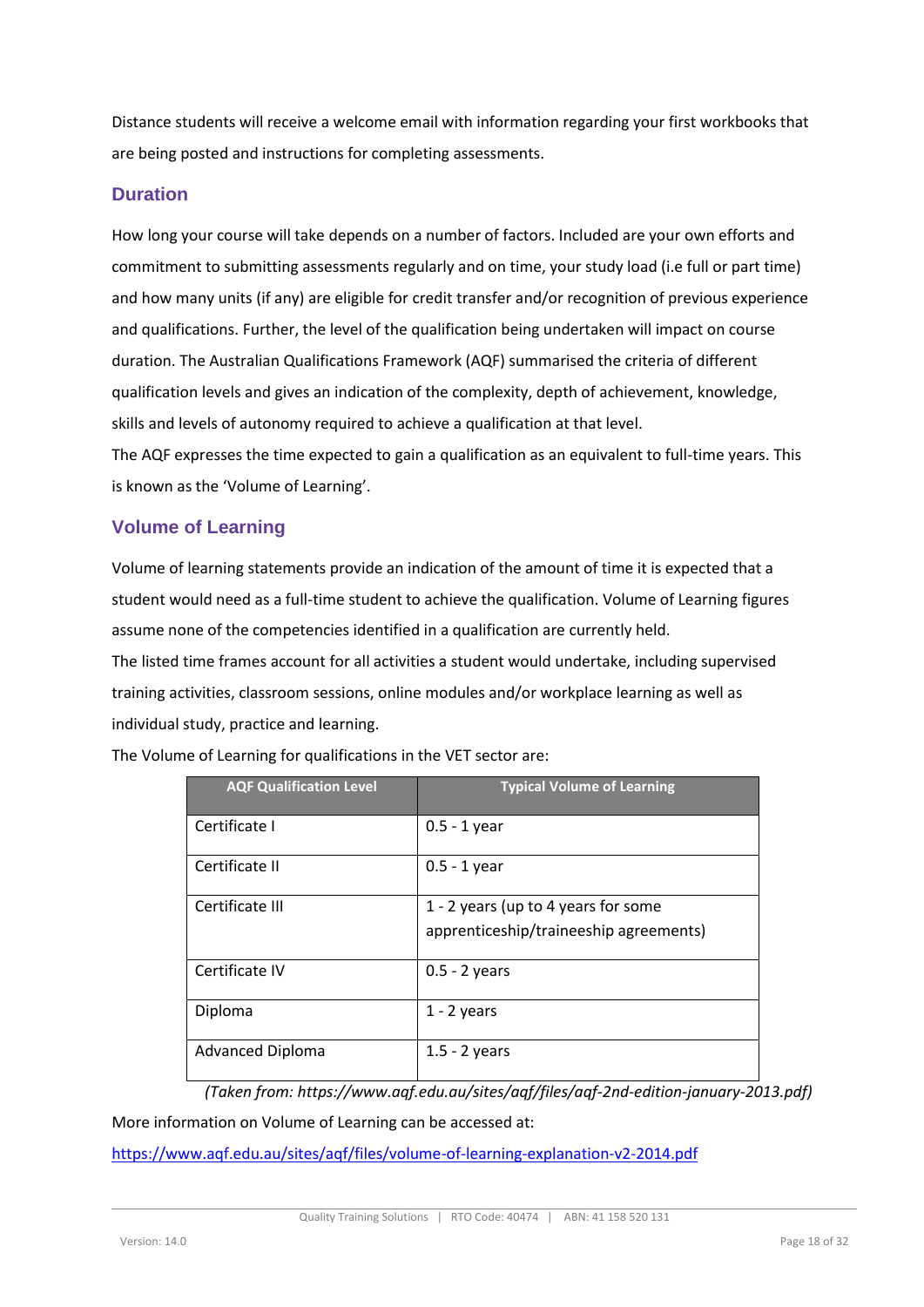### <span id="page-18-0"></span>**Competency Based Training**

Competency Based Training (CBT) is an approach to teaching that focuses on allowing a student to demonstrate their ability to do something. Used in the VET sector, CBT is used to develop concrete skills and is typically based on a standard of performance expected in the workplace and industry. CBT programs deliver qualifications that are made up of Units of Competency. Each unit defines the skills and knowledge required to effectively perform in the workplace. Assessment is based upon the learning outcomes expected from each Unit of Competency.

#### <span id="page-18-1"></span>How does Assessment Work in CBT?

Unlike the traditional school system of grading assessments on a scale ranging from A to Fail, assessment of CBT determines if you have the required skills and knowledge…or not yet. Assessment is specifically conducted to determine if a student can deliver essential outcomes related to the performance criteria within each Unit of Competency. Basically, this means assessment is conducted to see whether or not a student has the required skills and knowledge to perform effectively in the workplace. If as students performance in the assessment does not demonstrate the requirements the student is marked as 'Not Competent', while successful performance will result in the student being deemed 'Competent'. Assessors will look for evidence against which to base their judgements of competency.

The ways to demonstrate to our qualified assessors that you can perform the required standard and be classes as 'Competent' or 'Meeting Requirements', include:

- Being observed as you work/perform the tasks and activities
- Responses to verbal questioning
- Written responses to theory questions
- Responding to a role play or case study
- Conducting a project
- Submitting a written report
- Compiling a portfolio of work samples
- A combination of the above

Quality Training Solutions has a Training and Assessment Strategy for each of the qualifications we deliver and we outline our approaches for conducting assessment in those strategies.

#### <span id="page-18-2"></span>**Training and Assessment Strategies**

Quality Training Solutions staff are appropriately qualified and have sufficient, relevant industry experience to train and assess the courses delivered.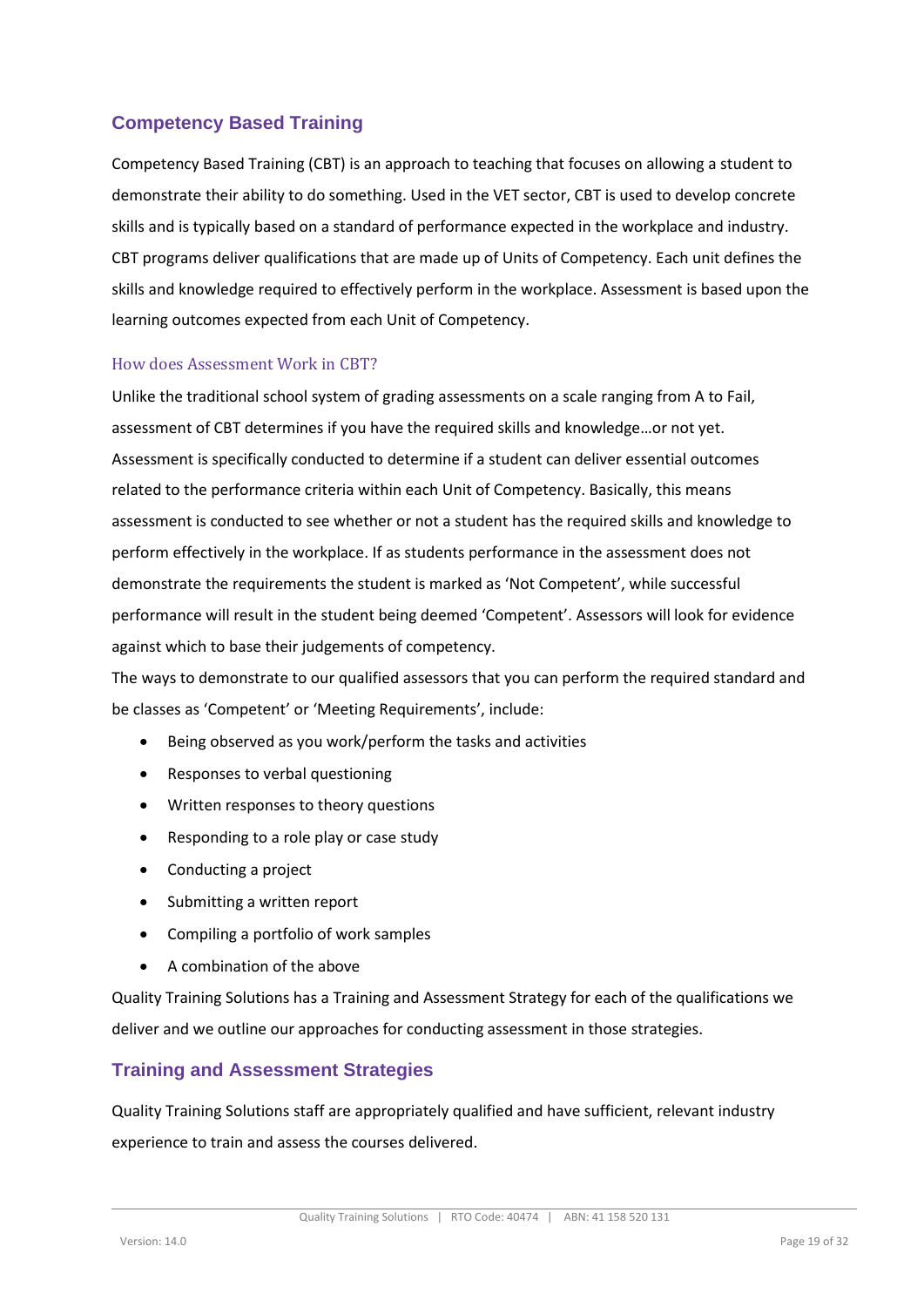Our methodologies regarding training and assessment work toward ensuring our processes meet national assessment principles including Recognition of Prior Learning (RPL) and Credit Transfer (CT).

#### <span id="page-19-0"></span>Flexible Learning and Assessment

Included in our training and assessment strategies are practices that promote flexibility in learning and assessment. This means we will work with you to provide options that are responsive to your individual needs, and that maximise learning outcomes and access to learning activities.

### <span id="page-19-1"></span>**Recognition Process**

Quality Training Solutions offer assessment processes that enable recognition of competencies currently held, regardless of how, when or where the learning occurred. These are detailed below:

#### <span id="page-19-2"></span>Recognition of Prior Learning

Recognition of Prior Learning (RPL) is an assessment process that involves making a judgement on the skills and knowledge an individual has as a result of past study and/or experience. The aim of RPL is to recognise your existing competencies without having to go through the complete process of training and assessment. You will still need to provide evidence though, upon which your assessor can base their judgement. Evidence must be:

- Authentic it must be your own work
- Sufficient it must demonstrate competence over a period of time, that the competencies can be repeated, and the evidence must be enough so that the assessor can make an accurate judgement regarding competency
- Current it must demonstrate up-to-date knowledge and skills i.e. from the present or veryrecent past
- Valid it must be relevant to what is being assesses

You may be eligible to apply for RPL on one or more Units of Competency in your course. Please contact our administration department to discuss your options.

#### <span id="page-19-3"></span>Credit Transfer

Quality Training Solutions recognises AQF qualification and Statements of Attainment that have been issued by other RTO's. Credit transfer may be applied to Units of Competency and related qualifications that have been studied in the past. To apply for a direct credit transfer you will need to supply a certified copy of your documentation (certificates and/or statements). For full details on the requirements for credit transfer applications, please contact our administration department via either phone on 1300 946 309 or via email a[t admin@qts.edu.au.](mailto:admin@qts.edu.au)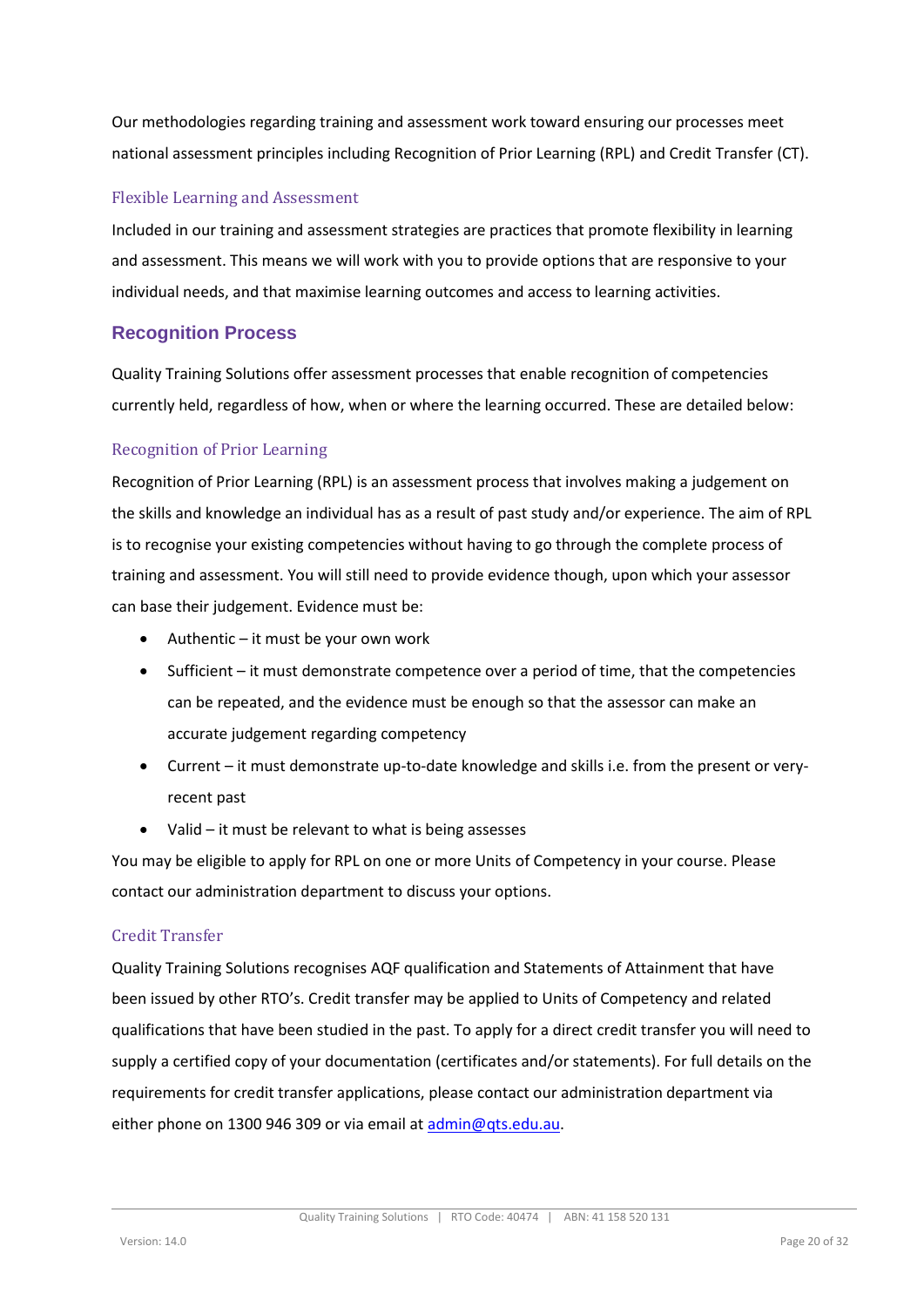### <span id="page-20-0"></span>**Foundation Skills**

All training and assessment delivered by Quality Training Solutions contain Foundation Skills. Foundation Skills are embedded into Units of Competency.

They are non-technical skills that support participation in the workplace, the community, and adult education and training. Examples of Foundation Skills include things such as communication skills, literacy skills (reading, writing and numeracy), interacting with others, and skills to effectively participate in the workplace such as teamwork, problem solving and self and time management.

# <span id="page-20-1"></span>**Assessment Information**

### <span id="page-20-2"></span>**Submitting Assessments**

You are expected to complete assessments for all units in your qualification. You will need to submit assessments by the due date for a result to be recorded. You will receive full and detailed instructions on the requirements for each assessment, including its context and purpose; ensure you talk to your trainer and/or assessor to clarify anything that is not clear to you.

### <span id="page-20-3"></span>**Resubmissions**

If you receive feedback to say your submission was 'Unsatisfactory', you will need to provide more evidence to support your claim for competency. This may mean re-doing some of the theory questions, putting extra or more relevant information into your assessment, or demonstrating a task again. Failure to complete the unit of competency after three (3) attempts will result in a fee of \$50 for each following attempt.

Talk to our administration department for more information. All of the staff at Quality Training Solutions will take every reasonable effort to help you succeed in your course.

### <span id="page-20-4"></span>**Assessment Feedback**

You will receive feedback regarding the outcome of each of your assessment items within 45 working days of submission. To be deemed 'Competent' against a nationally accredited unit, you must meet the requirements for all elements that comprise that unit.

### <span id="page-20-5"></span>**Plagiarism**

All work that you submit must be your own. You will have signed a declaration at the start of each assessment that this will be the case.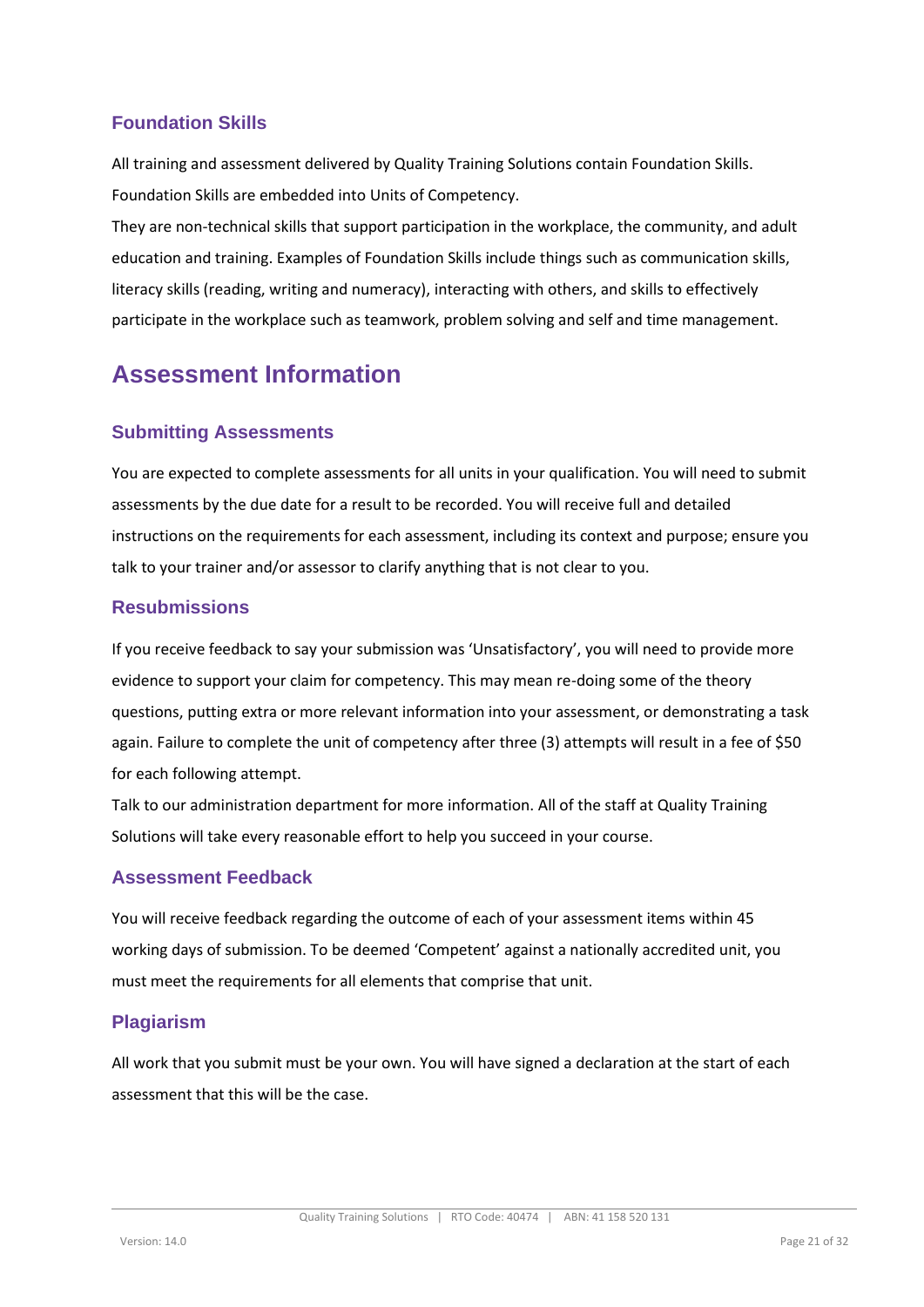Plagiarism is taking someone else's work and/or ideas and passing them off as your own. It is a form of cheating and is taken seriously by Quality Training Solutions. To help you understand, the following are examples that constitute plagiarism:

- Copying sections of text and not acknowledging where the information has come from
- Mashing together multiple 'cut and paste' sections, without properly referencing them, to form an assessment response.
- Presenting work that was done as part of a group as your own
- Using information (pictures, text, designs, ideas etc) and not citing the original author(s)
- Unintentionally failing to cite where information has come from

### <span id="page-21-0"></span>**Referencing**

When it comes to properly acknowledging where information has come from, students should be aware of, and be able to properly use, referencing protocols. Quality Training Solutions expects that you use Harvard style of referencing when writing your assessments. More information about how to do this can be found at [http://libraryguides.vu.edu.au/harvard/getting-started-with-harvard](http://libraryguides.vu.edu.au/harvard/getting-started-with-harvard-referencing)[referencing](http://libraryguides.vu.edu.au/harvard/getting-started-with-harvard-referencing)

# <span id="page-21-1"></span>**Complaints Policy**

During course activities, students may have some concerns with the processes they are being exposed to or they may be unhappy with a particular aspect of the program. Quality Training Solutions undertakes to provide a mechanism allowing for the fair and equitable resolution of any issues.

Quality Training Solutions complaints process is available to manage and respond to allegations involving the conduct of:

- Quality Training Solutions, its trainers*,* assessors or other personnel; or
- A Quality Training Solutions contracted Third Party providing services of Quality Training Solutions, including the Third Party representatives trainers, assessors or other personnel; or
- A student of Quality Training Solutions.

Allowing students to easily engage with the personnel of Quality Training Solutions about any concerns they have can stop minor issues becoming larger. There is no fee or charge levied for any complaint processed.

Quality Training Solutions will maintain a student complainant's enrolment during any appeal process.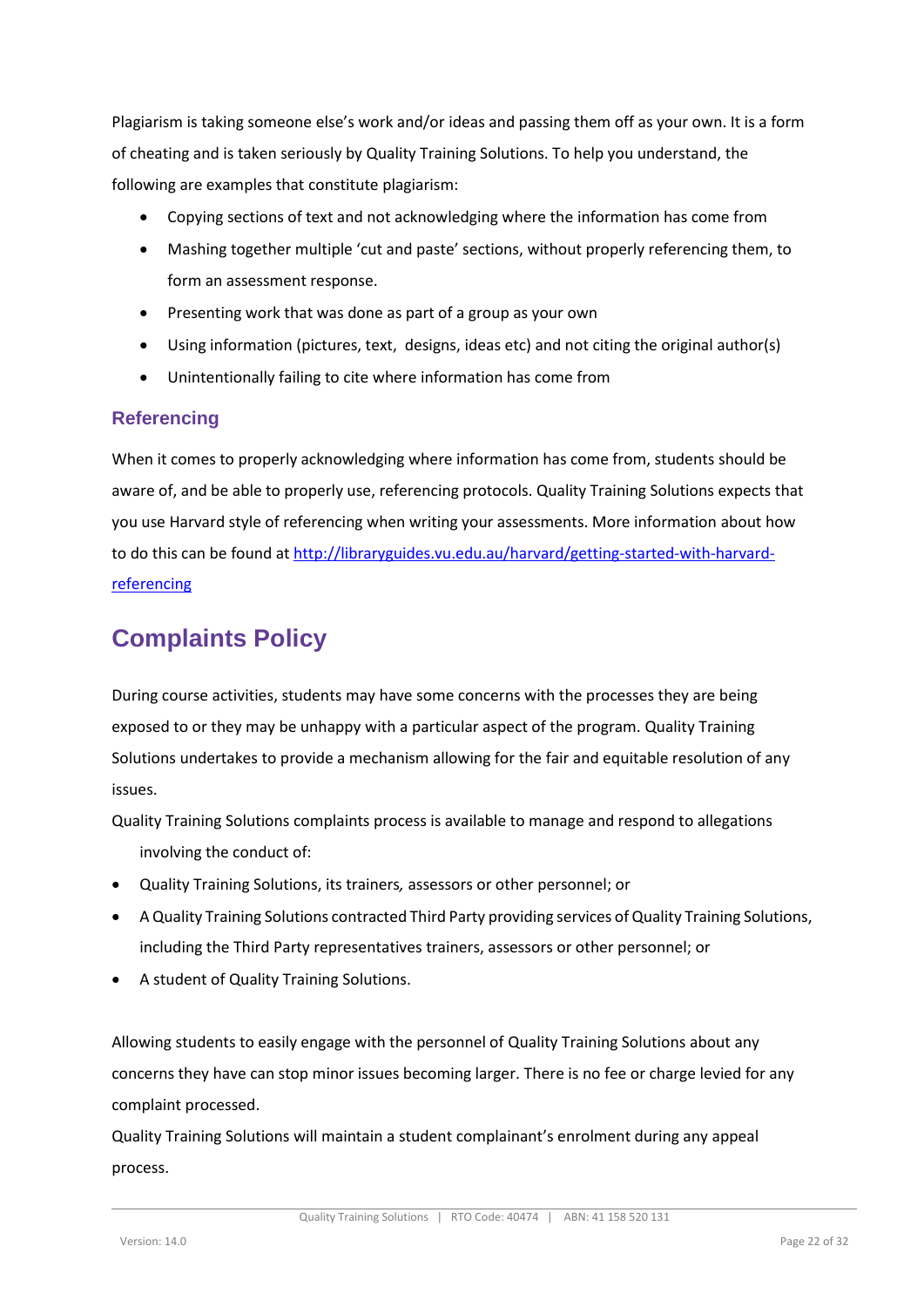Quality Training Solutions complaints process follow the principles of natural justice and procedural fairness by allowing anyone subject to a decision by Quality Training Solutions, or anyone who has allegations made against them, to tell their side of the story before a decision is made.

### <span id="page-22-0"></span>**Complaint & Grievance Procedure**

The following problem resolution framework has therefore been implemented for all stakeholders raising a complaint or issue, with a desire to resolve matters as positive adults. This procedure applies to all complaints about:

- Academic matters from students;
- Non-academic matters from students; and
- Non-academic matters from persons seeking to enrol with Quality Training Solutions in a VET course or unit of study.

No fees are applicable or levied to the student or other complainant for any stage of the complaints process.

1. In the first instance a student should discuss the matter with the personnel member or responsible person concerned. Where this is not considered appropriate then the complainant is encouraged to discuss the matter with Quality Training Solutions management.

If the complainant is satisfied with the outcome of the discussion, it would mean that the matter is resolved.

- 2. Any client may submit a formal complaint to Quality Training Solutions in writing. Complaints are to include the following information:
	- Submission date of complaint;
	- Name of complainant;
	- Nature of complaint;
	- Date of the event which lead to the complaint; and
	- Any other relevant information or attachments (if applicable).
- 3. Quality Training Solutions will commence assessment of the complaint within 5 working days of it being made and finalise the outcome as soon as practicable. Quality Training Solutions ensures the assessment of the complaint is conducted in a professional, fair and transparent manner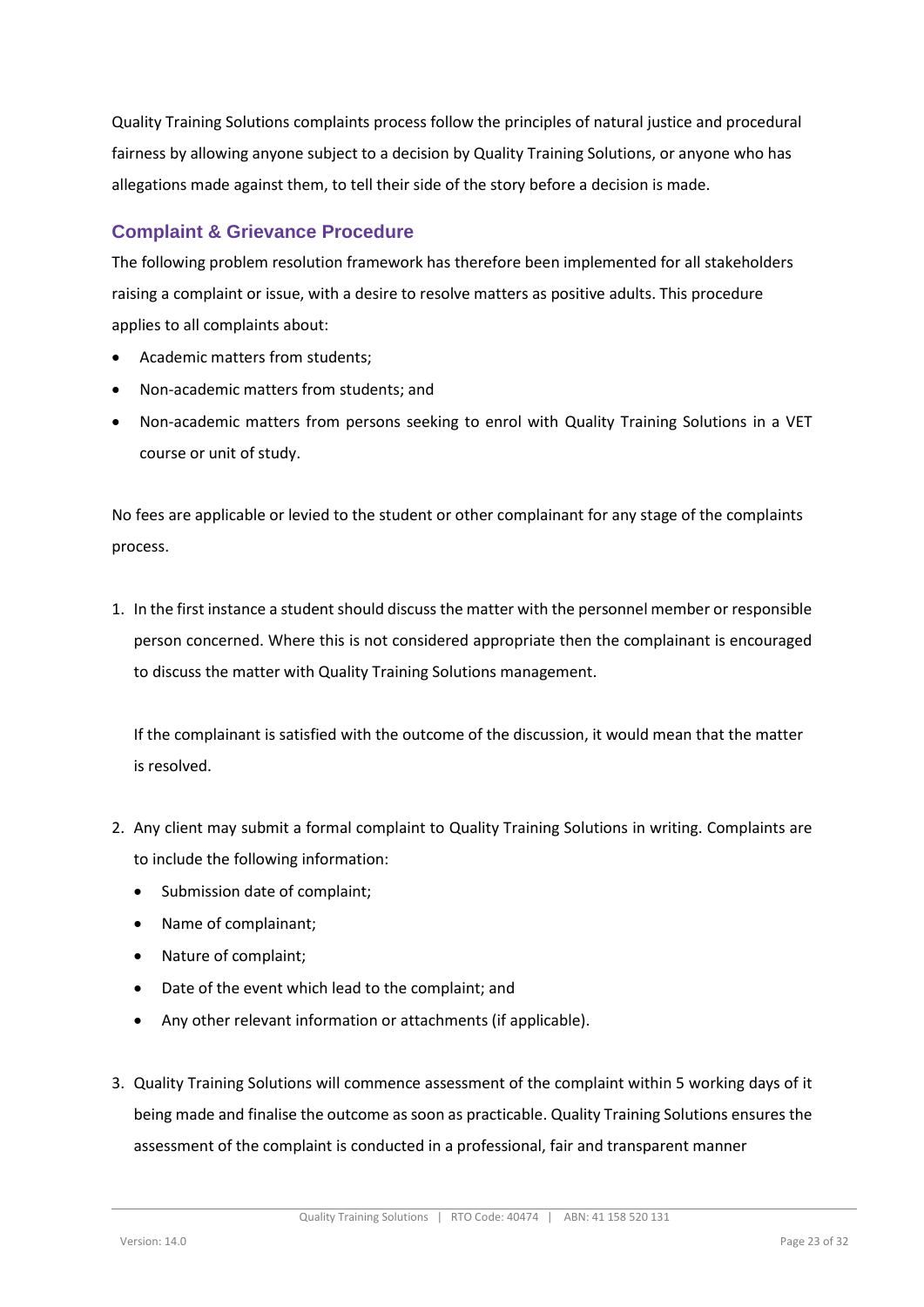All complainants are given an opportunity to formally present his or her case at no cost and be accompanied and assisted by a support person at any relevant meetings.

- 4. All complainants are given a written statement of the outcome of the complaint, including detailed reasons for the outcome. With this notification, all complainants will receive information on how they can progress their complaint if still unhappy.
- 5. If the complainant is not satisfied with the outcome, they may escalate the complaint in writing to the Quality Training Solutions Chief Executive Officer.
- 6. Escalated complaints are to include the following information:
	- Submission date of complaint;
	- Name of complainant;
	- Nature of complaint;
	- Reasons why the complainant is not satisfied with the outcome of the original complaint; and
	- Any other relevant information or attachments (if applicable).
- 7. The Quality Training Solutions Chief Executive Officer will acknowledge receipt of the escalated complaint in writing within five working days and arrange a suitable time if needed to discuss the complaint.
- 8. The Chief Executive Officer will investigate the complaint or refer the matter to an external dispute resolution process by a body appointed for this purpose by Quality Training Solutions.

In either case, the investigation will be resolved, and decisions made on the escalated complaint within twenty working days of the complaint being received in writing.

All stages of the complaints process are documented, and notes provided to all parties involved, including the outcomes of the complaint at each stage and reasons for the decisions made. Each complaint and its outcome is recorded in writing and stored on the *Complaints Register.* If a complainant is not successful in the Quality Training Solutions internal complaints handling process, Quality Training Solutions advises the complainant within 5 working days of concluding the internal review of the complainant's right to access an external complaint handling and appeals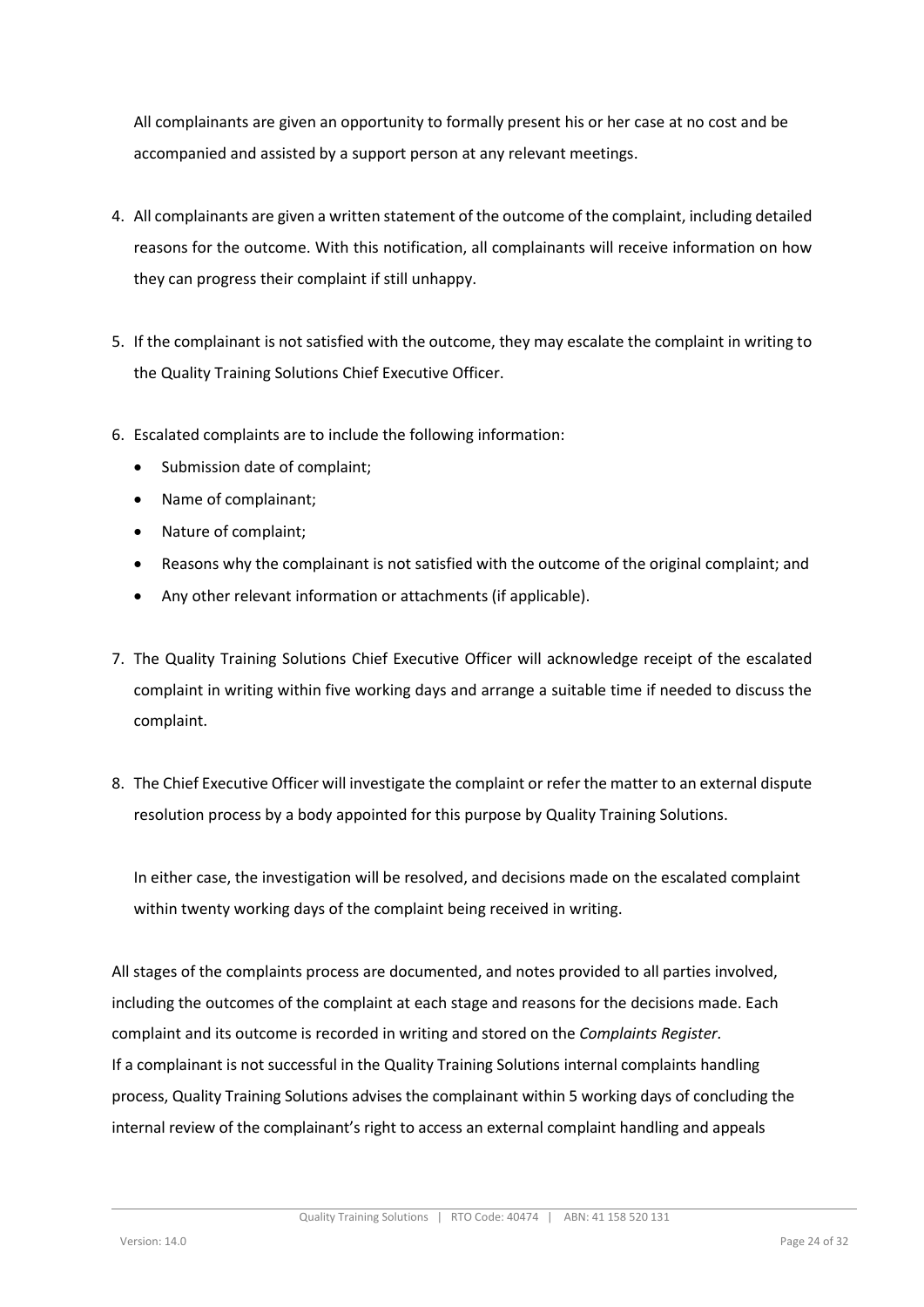process. Quality Training Solutions gives complainants the contact details of the appropriate complaints handling and external appeals body.

If the internal or any external complaints handling or appeal process results in a decision or recommendation in favour of a complainant, Quality Training Solutions immediately implements the decision(s) or recommendation(s) and/or takes the preventive or corrective action(s) required by the decision, and advises the complainant of that action in writing.

Quality Training Solutions keeps a written record of each complaint, including a statement of the outcome and reasons for the outcome.

Parties who have participated in a complaints or grievance process have access to the records of their use. At all times records of complaints and grievances are maintained confidentially. Quality Training Solutions retains records of all complaints and grievances for a period of at least five years, allowing parties to the complaint or grievance appropriate access to these records.

### <span id="page-24-0"></span>**Complaints Key Contacts**

If the student is still not satisfied with the resolution of the complaint, they are directed to seek further assistance from the following additional parties:

| Organisation                                        | <b>Details</b>                    |
|-----------------------------------------------------|-----------------------------------|
| <b>Vocational Education &amp; Training Programs</b> | 1300 701 801                      |
| Australia Skills & Quality Authority (ASQA)         | enquiries@asqa.gov.au             |
| Queensland Training Ombudsman                       | 1800 773 048                      |
|                                                     | info@trainingombudsman.qld.gov.au |
| QLD Department of Education, Training & Employment  | www.training.qld.gov.au           |

#### <span id="page-24-1"></span>**Improvement Actions**

Quality Training Solutions confirms its commitment to investigate and act on any complaint raised, and also to take appropriate action in any case where complaints are substantiated. In cases where a complaint is upheld, Quality Training Solutions endeavours to identify the cause of the complaint and implement steps to prevent the situation happening again.

All improvement actions arising from complaints are raised via an *Improvement Record*. Quality Training Solutions maintains a *Continuous Improvement Register* for recording the receipt and management of improvement records*.*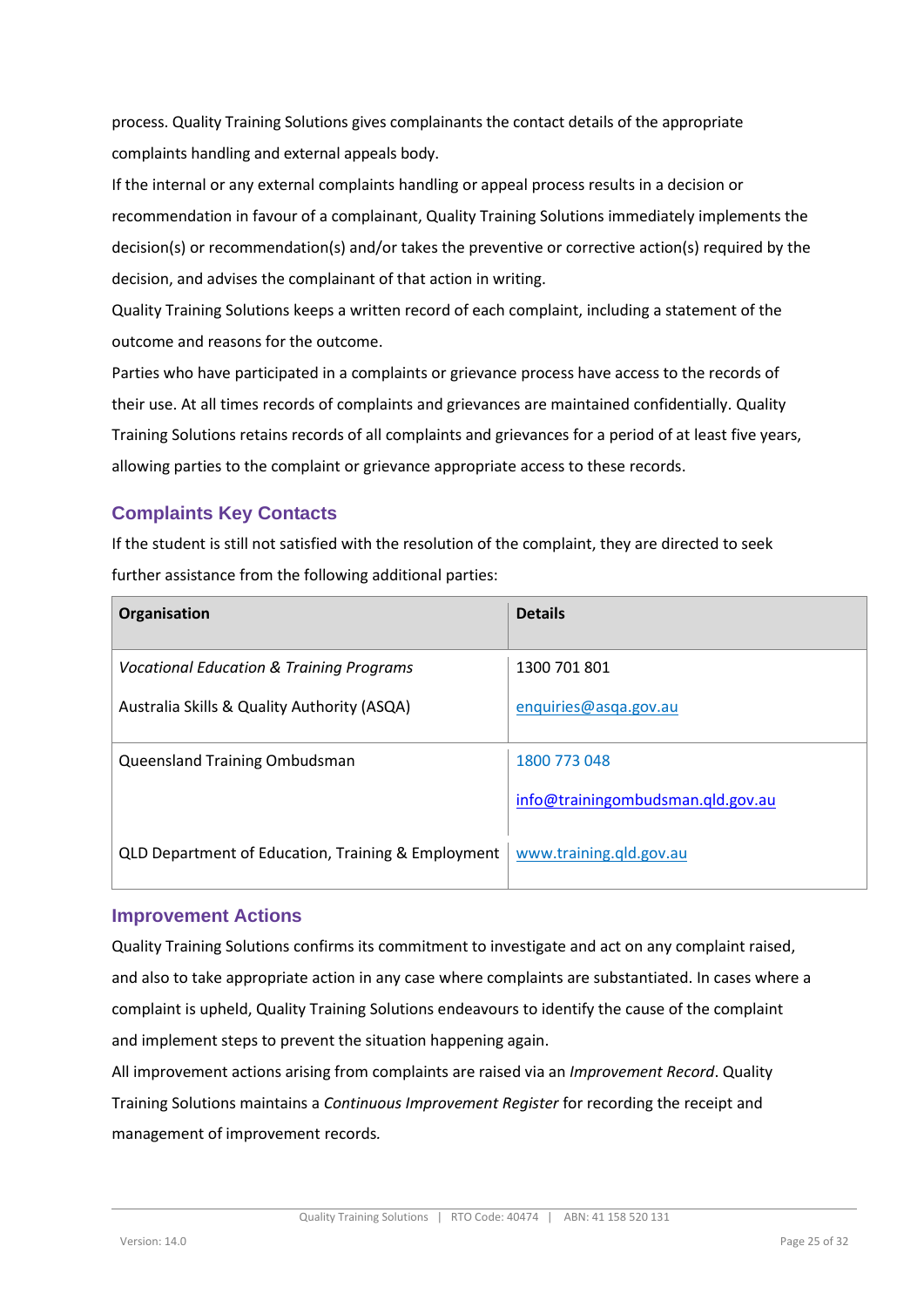Once improvement records are raised, activities review complaints and their causes, evaluate corrective actions to resolve the issue and prevent reoccurrence, implement appropriate actions, record results of actions undertaken and review these actions to ensure effectiveness after implementation.

# <span id="page-25-0"></span>**Appeals Policy**

Quality Training Solutions provides all students with a formal appeals process, which draws on a commitment to all parties understanding their rights and responsibilities in receiving services delivery from Quality Training Solutions. Other grievances or issues not pertaining to assessments should be referred to Quality Training Solutions complaints processes.

Quality Training Solutions appeals process facilitates requests for a review of decisions, including assessment decisions, made by Quality Training Solutions or a Third Party representative providing services on Quality Training Solutions behalf.

Quality Training Solutions appeals process follows the principles of natural justice and procedural fairness by allowing anyone subject to a decision by Quality Training Solutions, or anyone who has allegations made against them, to tell their side of the story before a decision is made. There is no fee or charge levied for any appeal processed.

Quality Training Solutions will maintain a student appellant's enrolment during any appeal process. Quality Training Solutions process ensures that the decision-maker is independent of the decision being reviewed (for example, an assessor does not consider or decide an appeal against an assessment decision they made). If a student objects to actions taken or decisions made by Quality Training Solutions personnel in conducting Recognition of Prior Learning and assessment services, they have the right to lodge an appeal.

Students also have the right to lodge an appeal against competency decisions made if:

- They believe the outcome is invalid; or
- They feel the process was invalid, inappropriate or unfair.

### <span id="page-25-1"></span>**Appeals Process**

Quality Training Solutions appeals process is publicly available on the Quality Training Solutions website.

1. Before making a formal appeal, students are required to discuss the matter with the relevant Quality Training Solutions personnel in an effort to reach an agreement. Quality Training Solutions personnel will undertake to reassess the decision that has been made.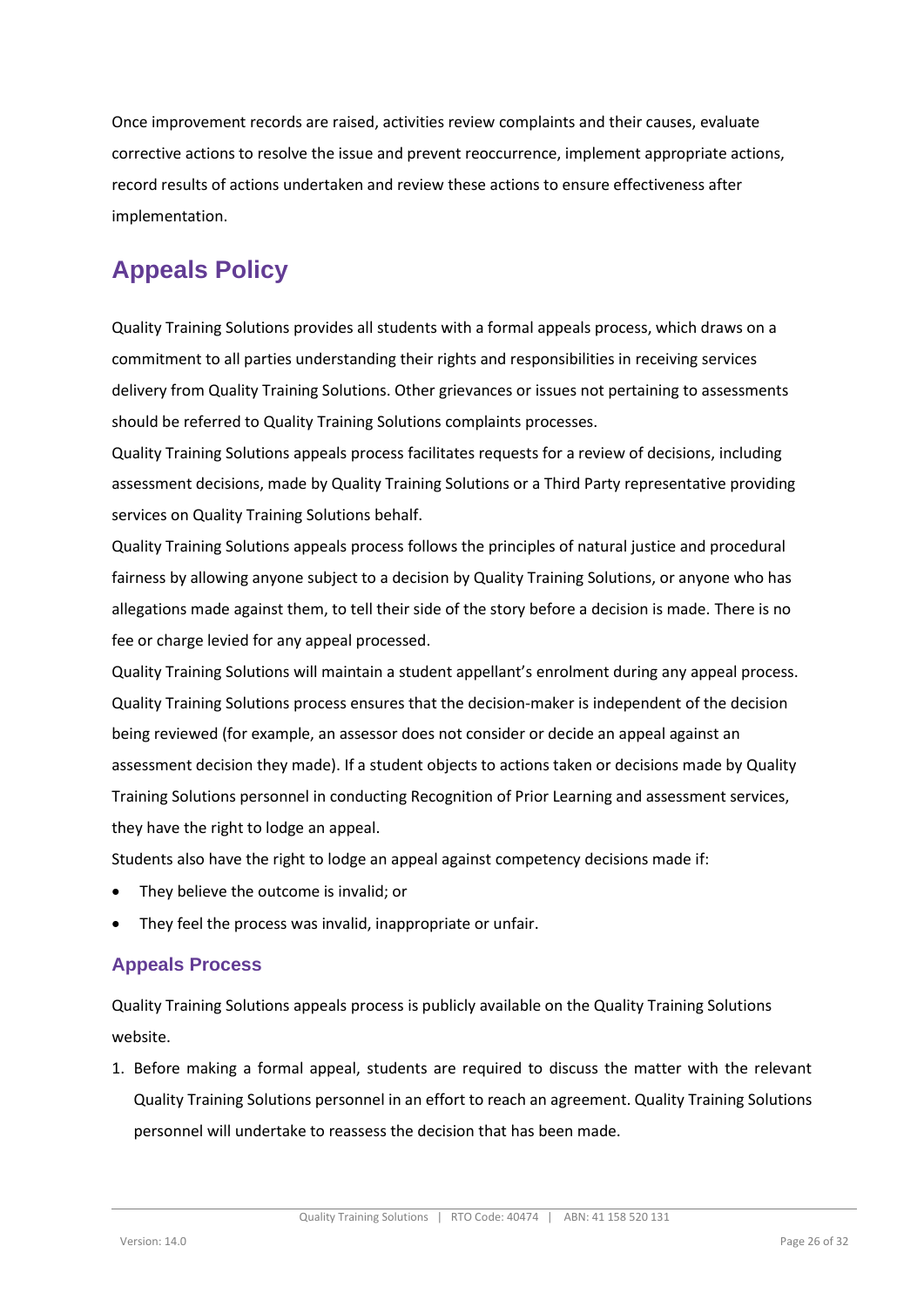- 2. If a student is still unhappy, they must lodge a formal appeal in writing to Quality Training Solutions Chief Executive Officer.
- 3. Quality Training Solutions will commence assessment of the appeal within 5 working days of it being made and finalise the outcome as soon as practicable. Quality Training Solutions ensures the assessment of the appeal is conducted in a professional, fair and transparent manner
- 4. Upon receiving a formal appeal, Quality Training Solutions Chief Executive Officer will:
	- Acknowledge receipt of the appeal in writing within five working days; and
	- Appoint an independent member of personnel as a Third Party to try to resolve the issue. Any decision recommended by the Third Party is not binding to either party.

All appellants are given an opportunity to formally present his or her case no cost and be accompanied and assisted by a support person at any relevant meetings.

The independent member will review the information provided by all parties and either reject or uphold the appeal.

All appellants are given a written statement of the outcome of the appeal, including detailed reasons for the outcome. With this notification, all appellants will receive information on how they can progress their appeal if still unhappy.

- 5. If a student, on receiving written advice on the initial appeal, is still unhappy they may lodge a second appeal to the Quality Training Solutions Chief Executive Officer. The Quality Training Solutions Chief Executive Officer will:
	- Acknowledge receipt of the further appeal in writing within five working days; and
	- Appoint another Registered Training Organisation (RTO) to review the appeal, at no additional cost to the student. This second registered training organisation will:
		- Uphold the appeal;
		- Reject the appeal; or
		- Recommend further evidence gathering by either party.

The student will be advised of the outcome of the appeal in writing within 20 working days of lodging the further appeal. All appellants are given a written statement of the outcome of the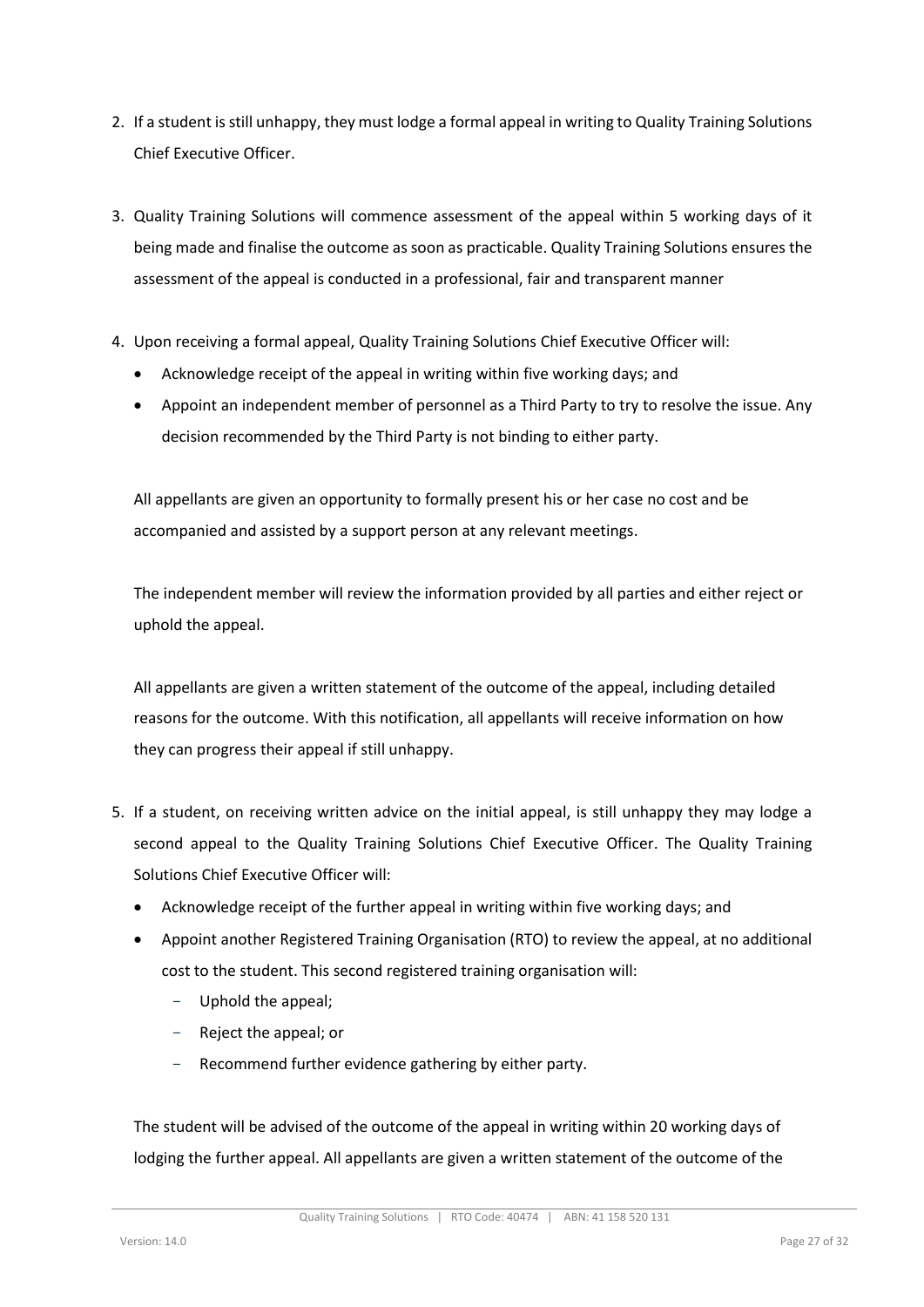appeal, including detailed reasons for the outcome. With this notification, all appellants will receive information on how they can progress their appeal if still unhappy.

- 6. If a student, on receiving written advice on the further appeal, is still unhappy they have a right of appeal to:
	- Their relevant State Training Authority (STA) in each state and territory if an apprenticeship/traineeship-based course; or
	- Alternatively to the Australian Skills & Quality Authority (ASQA) via the appropriate process. <http://www.asqa.gov.au/complaints/making-a-complaint.html>

If an appeal is not successful in the Quality Training Solutions internal appeals process, Quality Training Solutions advises the appellant within 5 working days of concluding the internal review of the appellant's right to access an external complaint handling and appeals process. Quality Training Solutions gives appellants the contact details of the appropriate complaints handling and external appeals body.

If the internal or any external complaints handling or appeal process results in a decision or recommendation in favour of an appellant, Quality Training Solutions immediately implements the decision(s) or recommendation(s) and/or takes the preventive or corrective action(s) required by the decision, and advises the appellant of that action in writing.

All stages of the appeals process are documented, and notes provided to all parties involved, including the outcomes of the appeal and reasons for the decisions made. Quality Training Solutions keeps a written record of each appeal, including a statement of the outcome and reasons for the outcome. Each appeal and its outcome is recorded in writing and stored on the *Appeals Register.*

#### <span id="page-27-0"></span>**Improvement Actions**

Quality Training Solutions confirms its commitment to investigate and act on any appeal raised, and also to take appropriate action in any case where appeals are substantiated. In cases where an appeal is upheld, Quality Training Solutions endeavours to identify the cause of the appeal and implement steps to prevent the situation happening again.

All improvement actions arising from appeals are raised via an *Improvement Record*. Quality Training Solutions maintains a *Continuous Improvement Register* for recording the receipt and management of improvement records*.*

Once improvement records are raised, activities review appeals and their causes, evaluate corrective actions to resolve the issue and prevent reoccurrence, implement appropriate actions, record results of actions undertaken and review these actions to ensure effectiveness after implementation.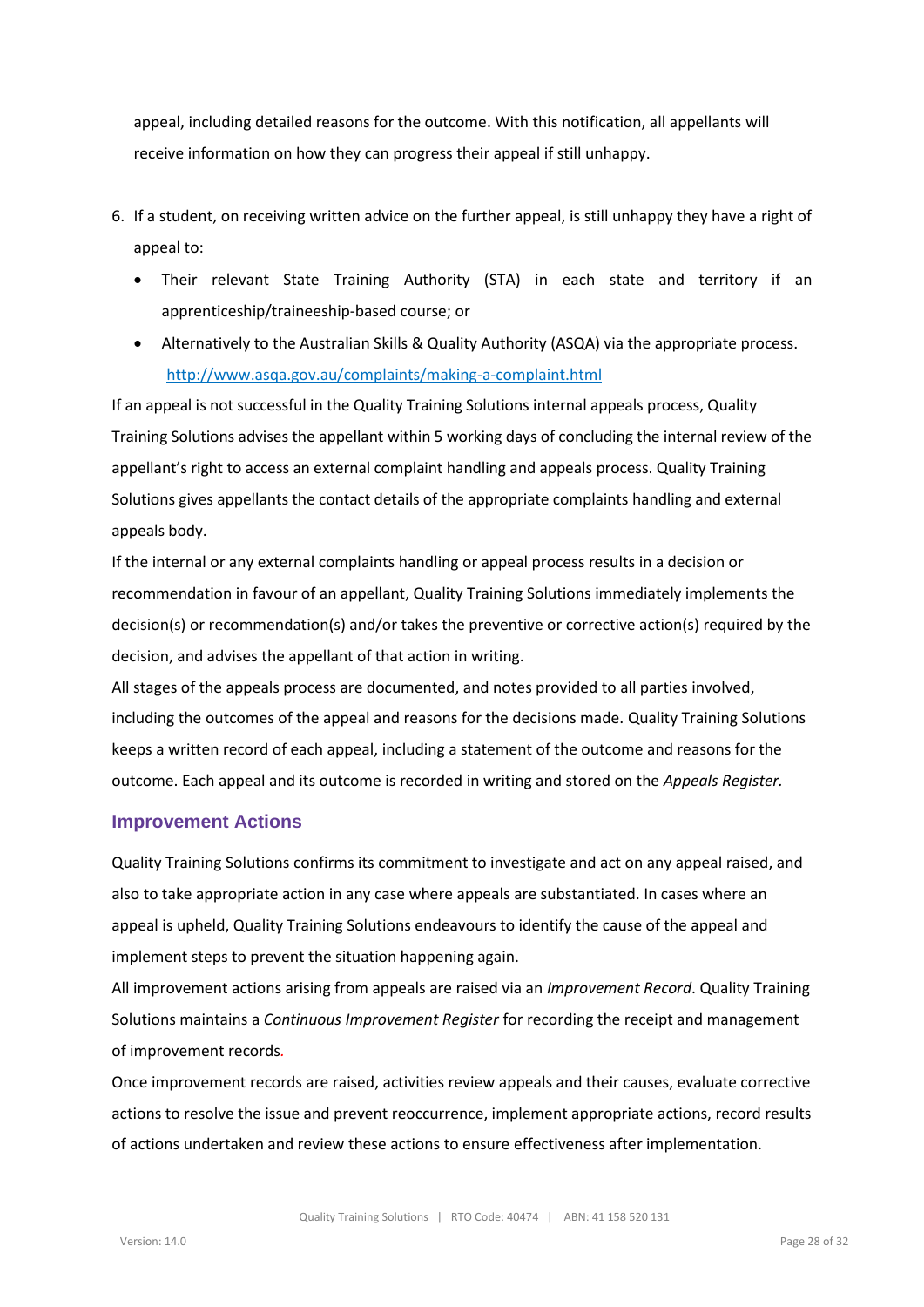# <span id="page-28-0"></span>**Code of Conduct**

As a responsible member of the VET community, Quality Training Solutions follows a Code of Conduct which outlines how you can expect the organisation and our staff to behave. Similarly, Quality Training Solutions has expectations for student behaviour. These are outlined in the section 'Student Conduct'.

Quality Training Solutions Code of Conduct states that:

To ensure that we provide training and assessment services that meet the needs of clients and industry we employ qualified and experienced trainers, secure suitable facilities, ensure sufficient opportunities for learning in appropriate environments with suitable resources and assessment which are fair and flexible.

# <span id="page-28-1"></span>**Student Conduct**

Just as Quality Training Solutions has a responsibility to meet expectations of students, legislation, and regulations, so too, do students have obligations they are expected to meet. It is expected that students will participate with commitment in their studies, regularly submit assessment items, and behave in a manner that does not contravene workplace health and safety or the principle of respect for others.

Quality Training Solutions views student misconduct seriously. We expect that our students will behave in an honest, respectful manner appropriate for a learning environment, and in a way that will uphold the integrity of the RTO. Consequences of student misconduct vary up to and including expulsion from the course. Examples of student misconduct include, but are not limited to:

- Academic misconduct including plagiarism and cheating
- Harassment, bullying and/or discrimination
- Falsifying information
- Any behaviour or act that is against the law
- Any behaviour that endangers the health, safety and wellbeing of others
- Intentionally damaging equipment and/or materials belonging to Quality Training Solutions and/or a partner organisation such as a workplace.

Consequences for misconduct will depend on the severity and frequency of the breach and include, but are not limited to:

- Formal reprimand (warning)
- Student to reimburse the costs incurred by any damage caused
- Cancellation of the course without refund and/or credit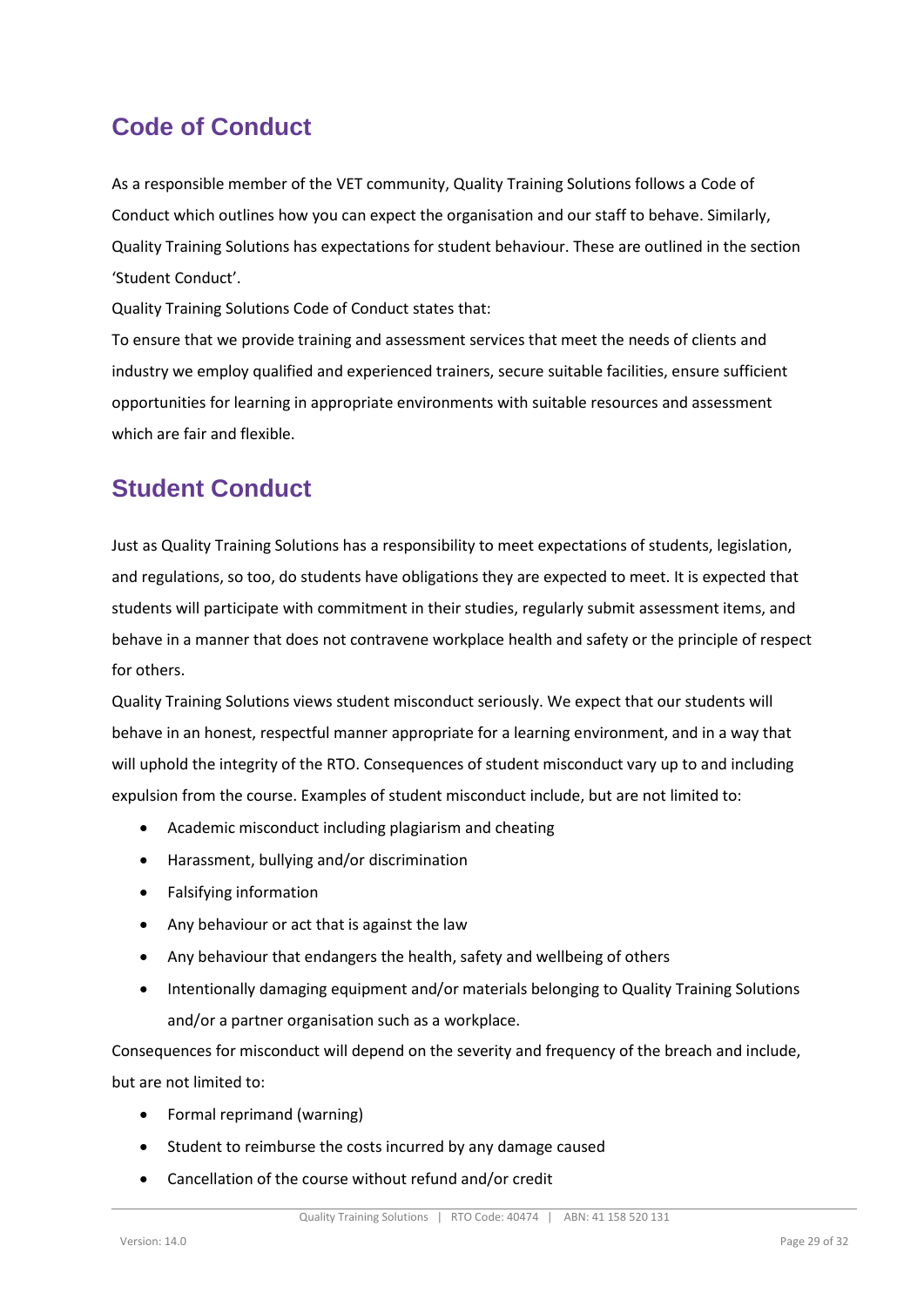• Matter referred to the police

Students found guilty of misconduct have a right to lodge an appeal by following our complaints and appeals process.

### <span id="page-29-0"></span>**Academic Misconduct**

Plagiarism and cheating are serious offences. Students engaging in this behaviour will face disciplinary action.

### <span id="page-29-1"></span>**Workplace Health and Safety**

Workplace health and safety legislation applied to everyone at Quality Training Solutions. All staff, students and visitors have a responsibility to ensure the workplace is safe and that their own actions do not put the health and safety of others at risk.

Please report any incident or hazard immediately.

### <span id="page-29-2"></span>**Student Feedback**

Quality Training Solutions is dedicated to ensuring its practices are constantly reviewed to ensure best possible outcomes. This approach to continuous improvement relies on input from students regarding their experiences whilst enrolled in their course. We welcome any feedback at any time, but will also specifically ask for it at the completion of your study.

# <span id="page-29-3"></span>**Issuing Certificates**

Upon successful completion of your coursework and provided all fees are paid, a Certificate or Statement of Attainment will be issued to you within 30 calendar days of you being assessed as meeting all requirements for the course. This meets the compliance requirements as set for Quality Training Solutions and other RTO's under the Standards for RTOs 2015.

If for some reason Quality Training Solutions ceases to operate whilst you are still enrolled, a Statement of Attainment will be issued to you for the units within the qualification for which you have successfully met requirements.

# <span id="page-29-4"></span>**Legislation**

As an RTO, Quality Training Solutions is required to adhere to legislation designed to uphold the integrity of nationally recognised qualifications. This includes;

• National Vocational Education and Training Regulator Act 2011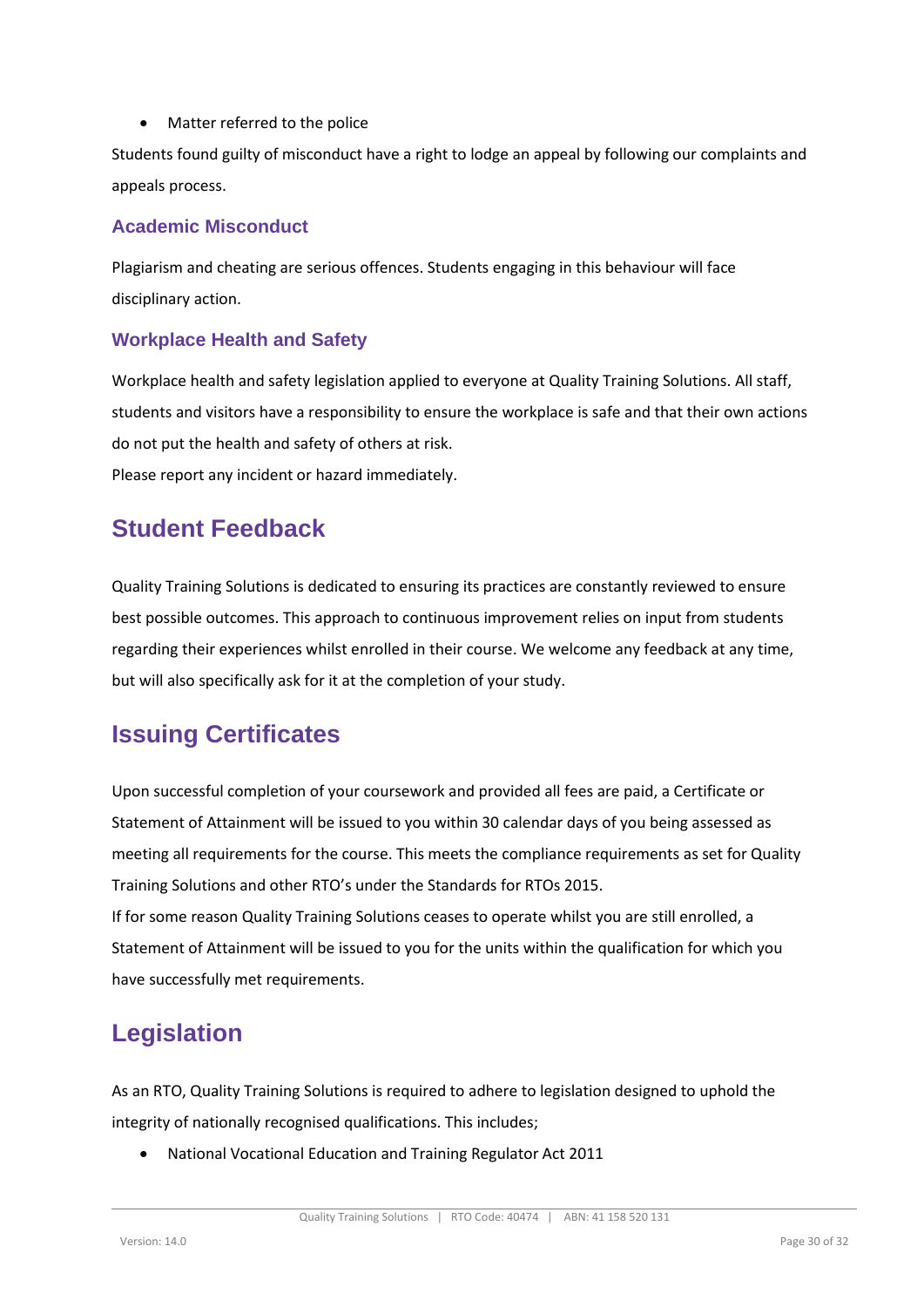• Standards for Registered Training Organisations (RTO's) 2015

Additionally, Quality Training Solutions abides by a range of other legal requirements at a State and Commonwealth level including but not limited to:

- Anti-discrimination
- Apprenticeships and Traineeships
- Children and Young People
- Copyright
- Corporations
- Employment and Workplace Relations
- Equal Opportunity
- Fair Work (including harassment and bullying)
- Privacy and Personal Information Protection
- Student Identifiers
- **Taxation**
- Workplace Health and Safety

Quality Training Solutions is dedicated to following the provisions of VET Quality Framework.

More information about these regulations and the legal frameworks can be found at:

- [www.comlaw.gov.au](http://www.comlaw.gov.au/) which is the Australian Government website for Commonwealth Law
- [www.asqa.gov.au](http://www.asqa.gov.au/) which is the website for the regulator of Australia's vocational education and training (VET) sector